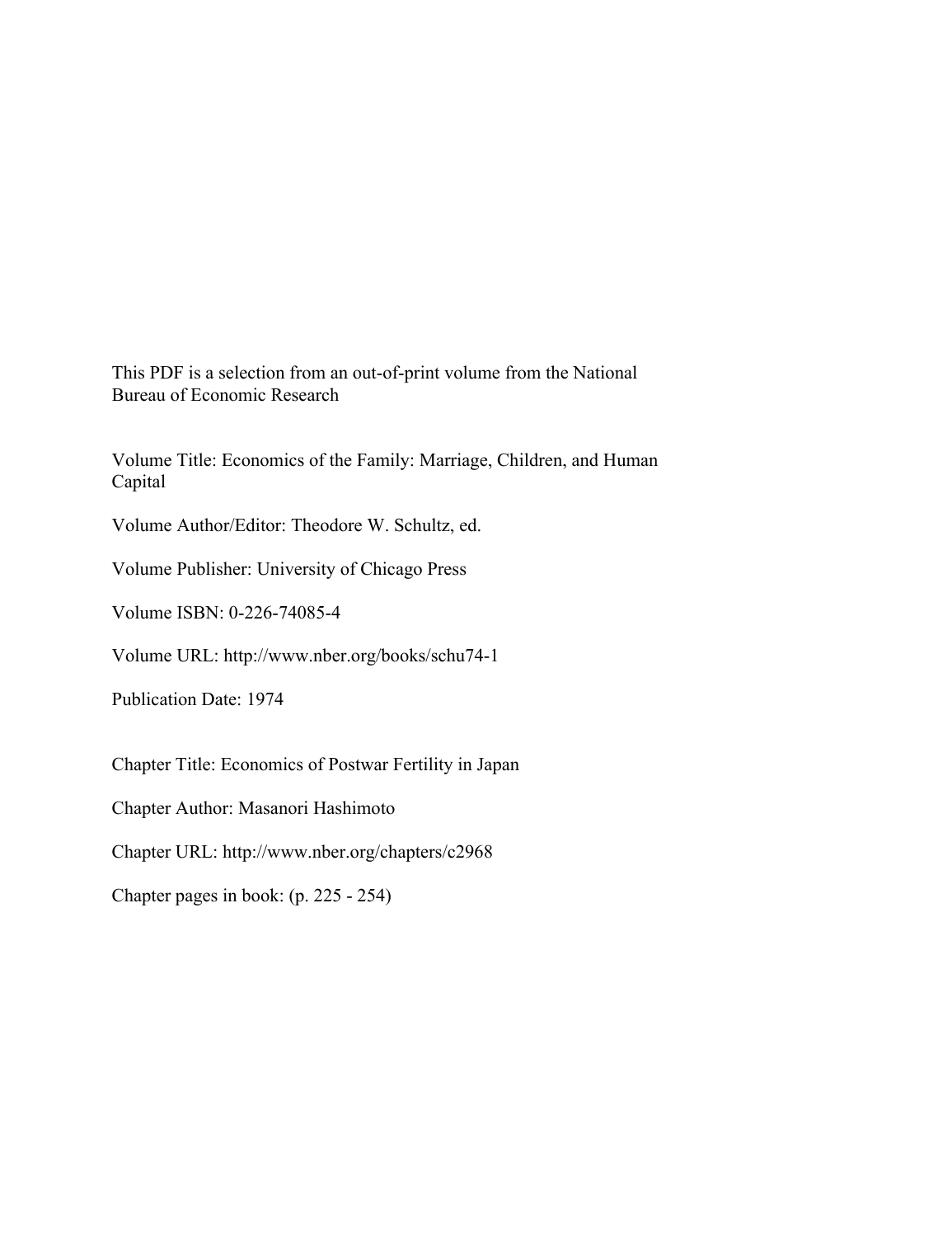# Masanori Hashimoto

University of Washington and National Bureau of Economic Research

## I. Introduction

Japan experienced a precipitous decline in fertility during the decade following the postwar baby boom of 1947—49, and then her fertility rates leveled off. The rapid decline in fertility paralleled liberalization of abortion laws and an active campaign to disseminate contraceptive information. Given these developments and the apparent subordination of women in Japanese culture, one might be inclined to ascribe the fertility decline to increased availability of abortions and other means of birth control and to doubt the explanatory relevance of economic theory which emphasizes the effects of rising wages and educational attainment of women on fertility. The conclusion that emerges from this study, however, is that the basic economic forces identified by the new economic theory of household decision making have been operating to produce a considerable part of the observed differentials and trends in Japanese fertility.' Indeed, increased use of abortion and contraceptive devices appears to have been induced to some extent by economic forces.<sup>2</sup>

I benefited greatly from Comments and suggestions made by Gary S. Becker, Margaret L. Hashimoto, Masatoshi Kuratani, H. Gregg Lewis, Gail Makinen, Jacob Mincer, Marc Nerlove, Douglas S. Paauw, Gary Saxonhouse, T. W. Schultz, T. Paul Schultz, Miron Stano, Kozo Yamamura, and Dennis Zimmerman. Haeng-Ja Song's research assistance is gratefully acknowledged. Sachio Kohjima of the Bank of Tokyo obtained some data for me. This paper was written while I was at Wayne State University. I thank the Economics Department at Wayne State University, where this research was performed, for providing resources for my research. Finally, I alone am responsible for the contents of this paper.

<sup>1</sup> Silver (1966) found that births, and to a somewhat lesser extent marriages, responded positively to both ordinary and Kuznets cycles between 1878 and 1957, and that the magnitudes of the cyclical responses of births were similar to those in the United States and Britain.

<sup>2</sup> It would be premature, however, to look for exact magnitudes of the parameters of the Japanese fertility function or for a complete explanation of fertility trends. The statistical model employs only a few key variables and is still formulated in static terms. The statistical analysis is performed mainly on cross-section data which are highly aggregated. Further refinements of the model and the data base are both desirable and possible.

 $\ddot{\phantom{a}}$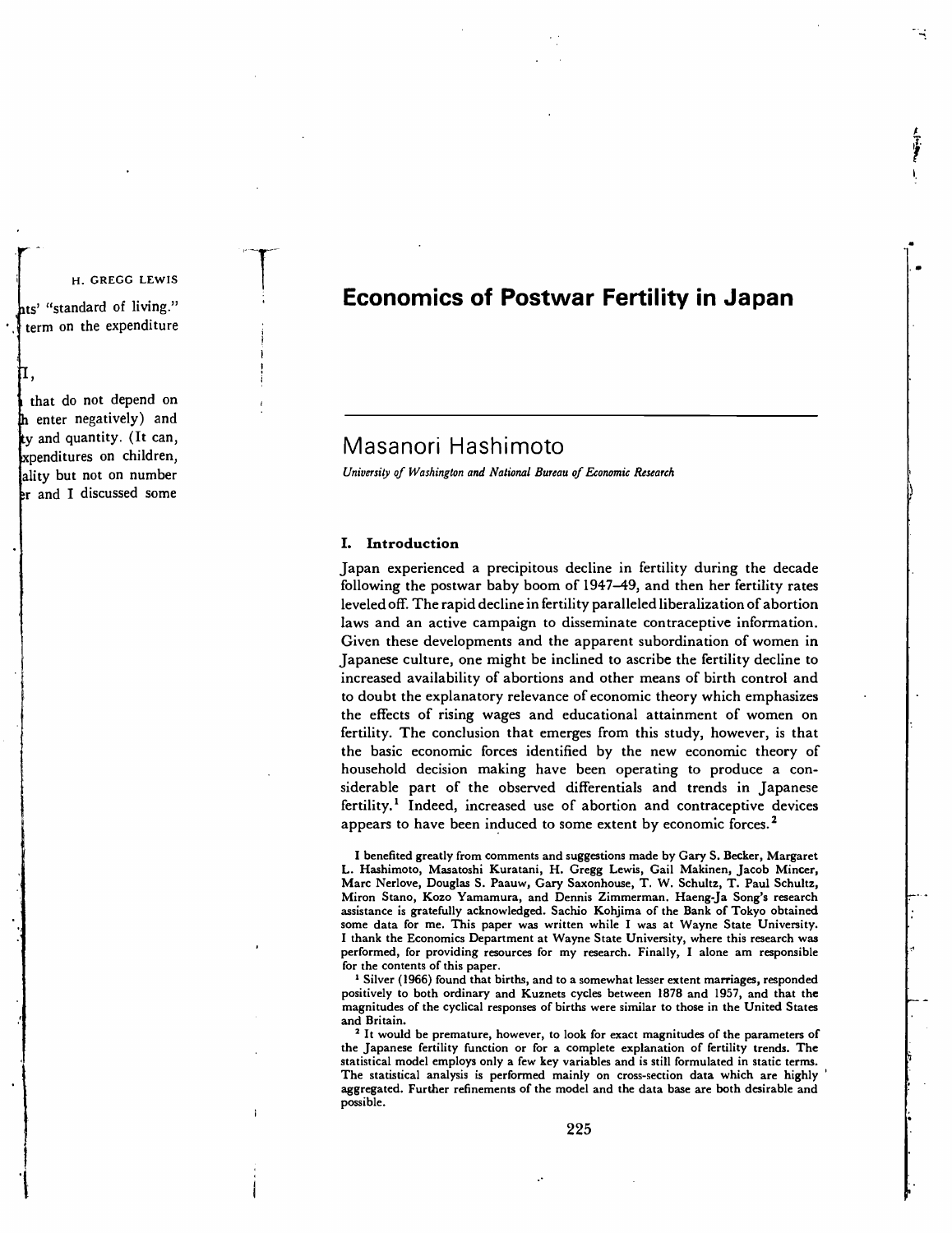$\ddot{\phantom{0}}$ 

### II. Differentials and Trends in Japanese Fertility: Background

The phenomenal growth of the Japanese economy during the postwar years has been widely noted. Between 1950 and 1969, real gross national product grew at an average annually compounded rate of close to 10 percent, while the comparative rate for the United States was 4 percent. Real gross national product per capita grew at 9 percent, contrasted with 2 percent for the United States. The rapid industrialization of the Japanese economy is documented in the share of agricultural employment, which fell from about 49 percent in 1950 to 30 percent in 1960 and then declined to less than 18 percent in 1970. Employment opportunities for women grew also; the proportion of women in nonagricultural employment increased from 29 percent in 1950 to 35 percent in 1960 and to 37 percent in 1970.

Against this background of rapid economic development, Japanese fertility dropped sharply (fig. 1). The crude birth rate, which had been about 35 in the late 1940s, first dipped below 30 in 1950; 5 years later it fell below 20 and stayed there. Fertility decline in Japan began about 1920, but the rate of decline accelerated after  $1950.<sup>3</sup>$  By the early 1960s the persistent decline appears to have ended, and then the leveling off began. A sharp drop in fertility in 1966 in response to the superstition of Hinoeuma vividly underscores that fertility is very much within the realm of deliberate control.4 Birth rates just before and after 1966 were to some extent adjustments to the 1966 phenomenon.

Rural regions experienced a more rapid and a more persistent birth rate decline than industrial areas (see table 1). Only part of this difference is accounted for by shifts in age composition as women of childbearing age migrated from rural to urban regions.<sup>5</sup> Until 1962, the average number of children ever born by duration of marriage for women married before they were 30 years old continuously declined for all groups (see table 2). There was a slight increase between 1962 and 1967 among women married less than 10 years. But completed fertility measured approximately by the fertility of women married more than 10 years continued to decline. Table 3 provides more direct evidence on the decrease in desired completed fertility during the postwar years, 1950—67.

<sup>&</sup>lt;sup>3</sup> Between the two periods, 1920–22 and 1940–42, the crude birth rate declined from 35.2 to 30.7 (7.1 percent per decade), and the total fertility rate declined from 5.21 in 1920 to 4.11 in 1940 (11.2 percent per decade). Between the 1949—51 and 1959—61 periods, the crude birth rate dropped from 28.8 to 17.2 (40.3 percent), and the total fertility rate from 3.72 to 1.99 (46.5 percent).

<sup>&</sup>lt;sup>4</sup> Hinoeuma takes place every 60 years. The superstition is that a woman born in that year will "eat men alive," which is to say that she will be very aggressive and no man will want to marry her.

<sup>&</sup>lt;sup>5</sup> According to Japan's Institute of Population Problems, holding constant the age composition of the population at 1930 values, the birth rate in urban areas (shi) dropped from 26.4 in 1950 to 17.8 in 1960 and then rose to 19.0 in .1965. The birth rate in rural areas (gun) continued to drop from 32.7 in 1950 to 19.0 in 1960 and to 17.6 in 1965. These results were reported in Aoki (1970, table 24).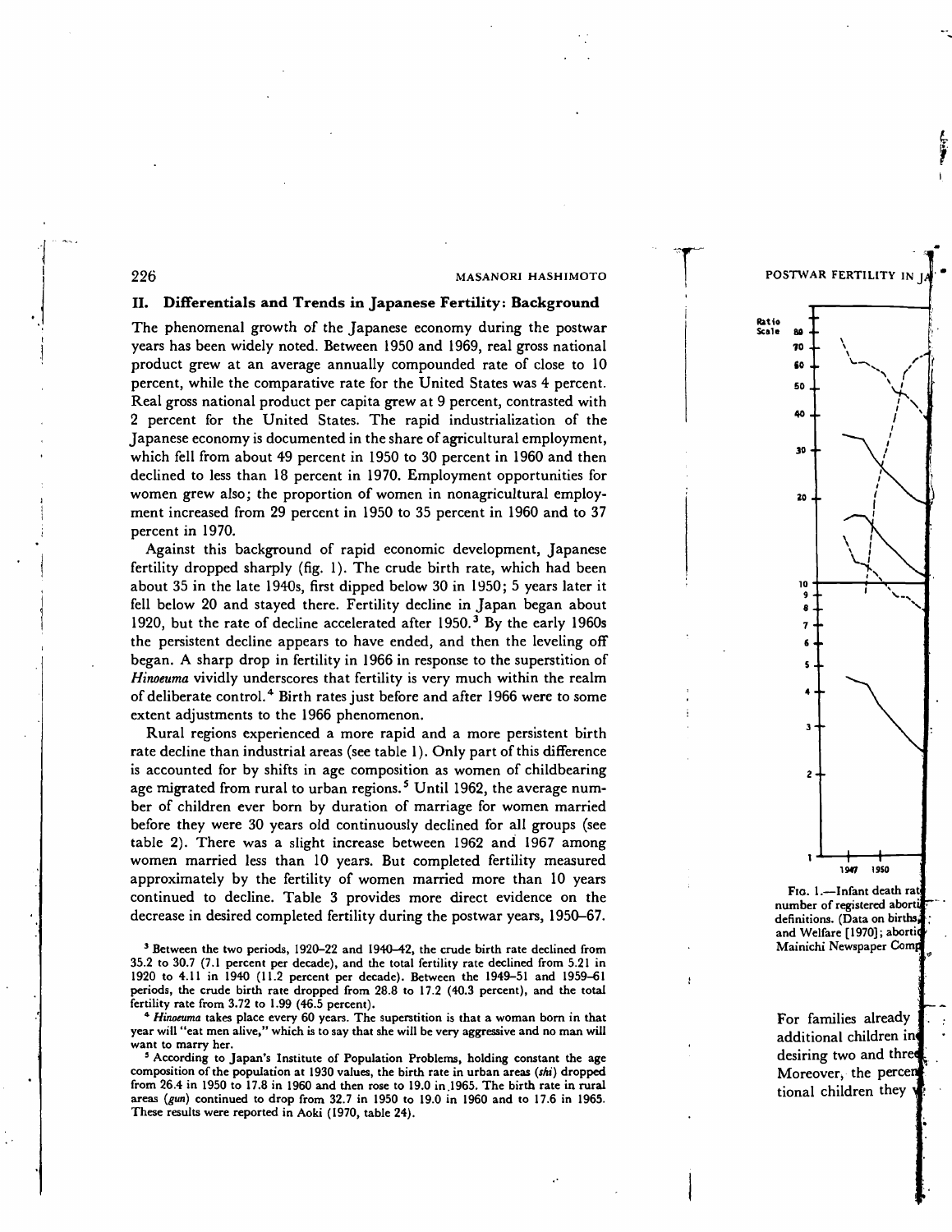

Fic. 1.—Infant death rate is deaths at ages 0—1 per 1,000 live births. Abortion rate is number of registered abortions per 100 live births. Other vital statistics have their usual definitions. (Data on births, deaths, and infant deaths are from Japan Ministry of Health and Welfare [1970]; abortion rate, total fertility rate, and net reproduction rate are from Mainichi Newspaper Company [1970, p. 246]).

For families already having two children, the proportion desiring no additional children increased throughout the years, while the proportion desiring two and three or more additional children continued to decline. Moreover, the percentage of couples with "no idea" how many additional children they wanted tended to decline, suggesting an increased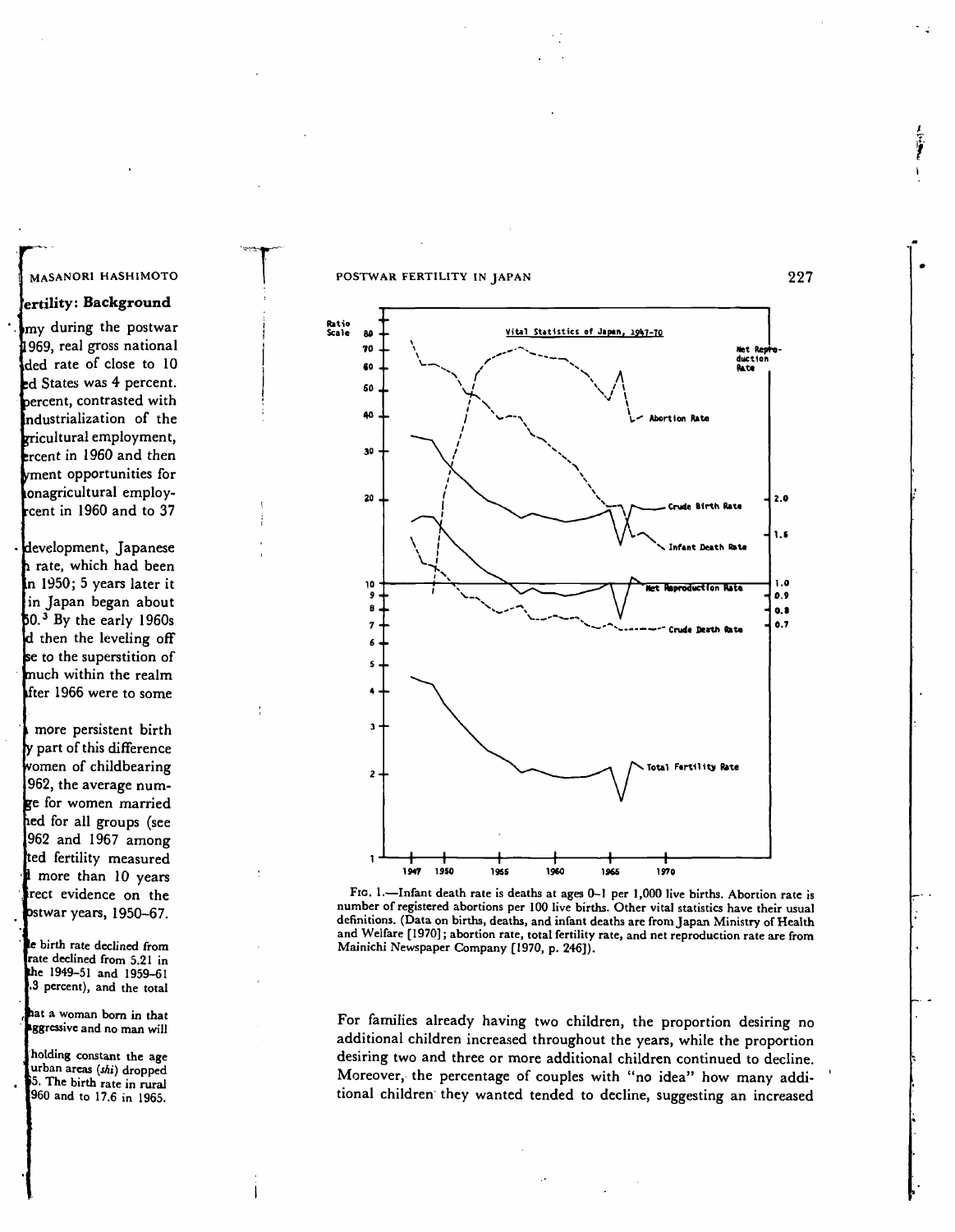|       | Region     |  |
|-------|------------|--|
| TABLE | ă<br>RATES |  |
|       | BIRTH      |  |
|       | ר<br>ק     |  |

ð

= <del>៩</del>  $\sum_{i=1}^{n}$ ೦ ನೆಟಿ ಕಿ ິ້ີ ລີຍ  $\mathbf{v}$  and  $\mathbf{v}$ 

 $\cdot$ 

 $\hat{\phi}_{\alpha\beta}$ 

 $\ddot{\phantom{a}}$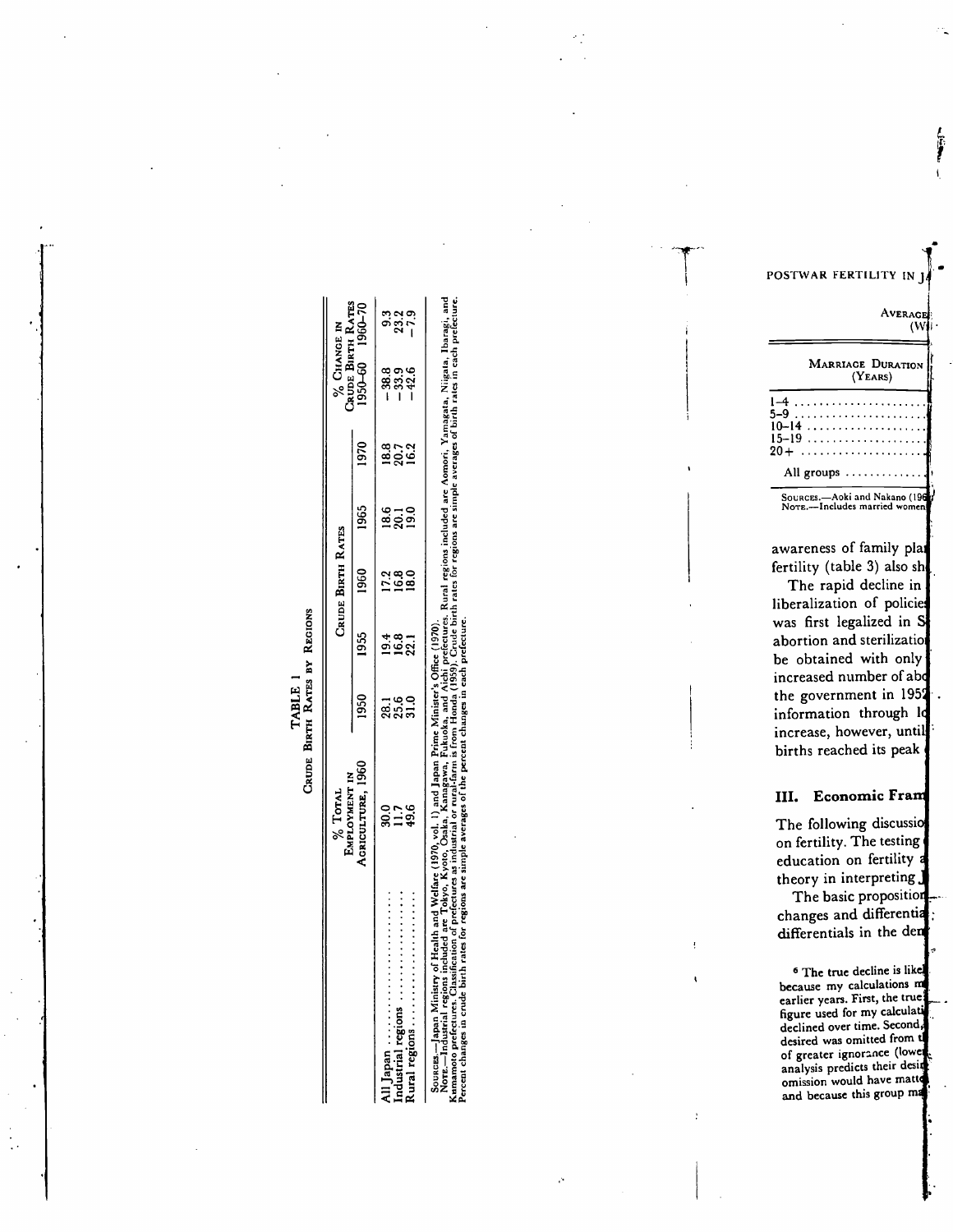| <b>MARRIAGE DURATION</b>                                              |      |      | <b>SURVEY YEARS</b> |      |
|-----------------------------------------------------------------------|------|------|---------------------|------|
| $(Y_{EARS})$                                                          | 1940 | 1957 | 1962                | 1967 |
|                                                                       | 0.98 | 0.93 | 0.87                | 1.06 |
| 5–9                                                                   | 2.34 | 2.16 | 1.92                | 1.95 |
| $10-14$                                                               | 3.55 | 2.92 | 2.46                | 2.28 |
| $15 - 19$                                                             | 4.39 | 3.62 | 2.85                | 2.66 |
| $20 + \ldots \ldots \ldots \ldots \ldots \ldots \ldots \ldots \ldots$ | 5.17 | 4.72 | 3.90                | 3.43 |
| All groups                                                            | 3.49 | 2.86 | 2 37                | 2.28 |

TABLE 2 AVERAGE NUMBER OF CHILDREN EVER BORN (WIFE MARRIED BEFORE AGE 30)

Sources.—Aoki and Nakano (1967, table 3) and Japan Ministry of Health and Welfare (1968, table 24B).<br>Norg.—Includes married women with husband present.

awareness of family planning in later years. My estimates of completed fertility (table 3) also show a pronounced decline over the years.<sup>6</sup>

The rapid decline in fertility in the postwar years coincided with the liberalization of policies on abortions and contraceptive use. Abortion was first legalized in September 1948, and in June 1949, grounds for abortion and sterilization were extended. After May 1952, abortion could be obtained with only the consent of man and wife. Alarmed at the increased number of abortions and possible health hazards from abortion, the government in 1952 initiated programs to disseminate birth control information through local agencies. Resort to abortion continued to increase, however, until 1957, when the number of abortions per 100 live births reached its peak of 71.6.

## III. Economic Framework for Fertility Analysis

The following discussion will emphasize the effect of parental education on fertility. The testing of economic hypotheses about the effect of parental education on fertility also provides a test of the usefulness of economic theory in interpreting Japanese fertility behavior.

The basic proposition in the economic theory of fertility is that observed changes and differentials in fertility reflect to a large extent changes and differentials in the demand for fertility and that resource constraints on

The true decline is likely to have been even more rapid than these estimates suggest because my calculations may underestimate completed fertility to a greater extent in earlier years. First, the true mean of the open-ended class would be larger than three, the figure used for my calculations, by a larger amount in earlier years if completed fertility declined over time. Second, the group with "no idea" as to number of additional children desircd was omitted from the calculations. If people gave the "no idea" answer because of greater ignorance (lower level of education) than other respondents, then economic analysis predicts their desired completed fertility to be greater than that of others. This omission would have mattered less in recent years because of general declines in fertility and because this group made up a smaller fraction of respondents in more recent years.

 $\cdot$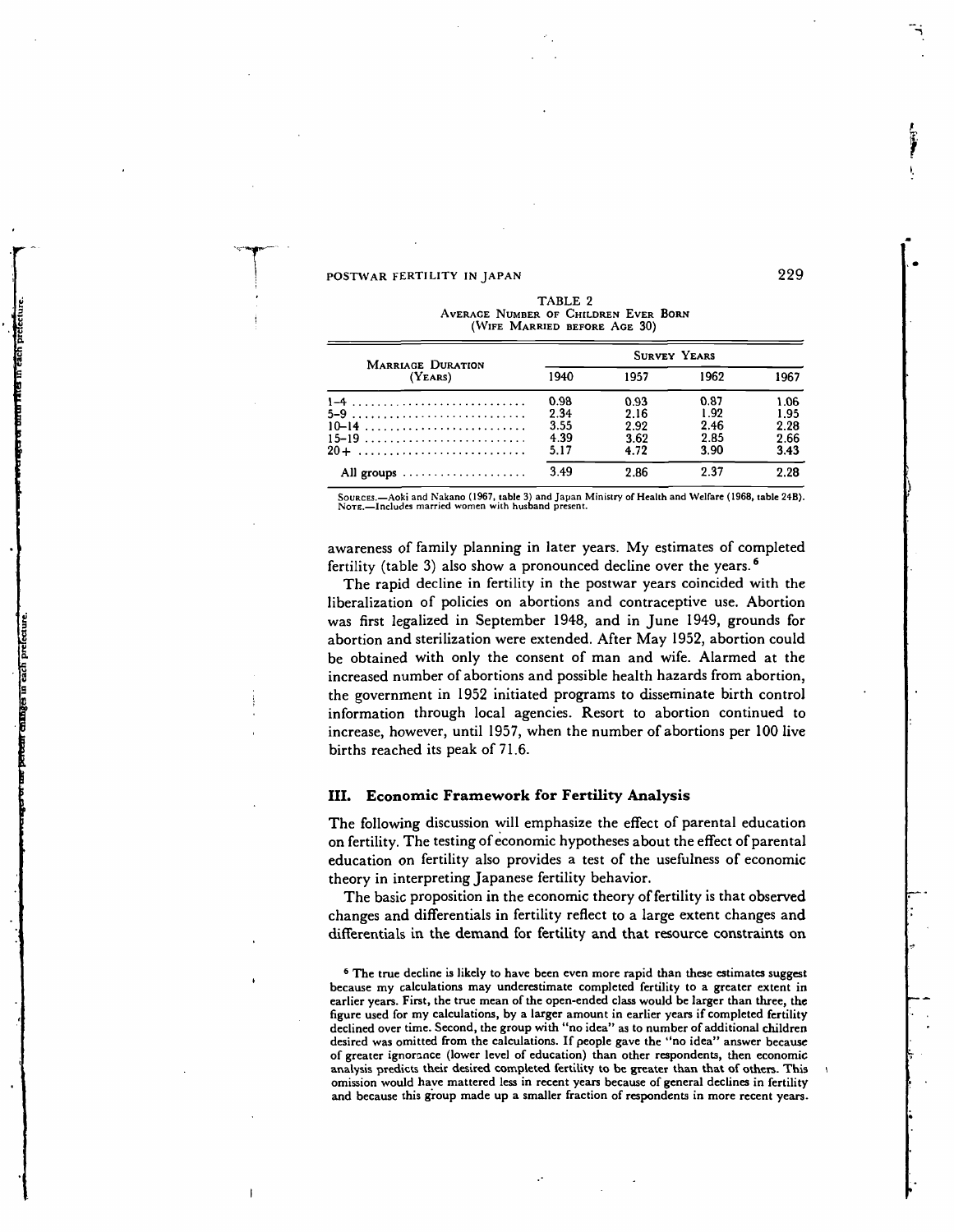| ADDITIONAL UHILDREN LJESIRED AND ESTIMATED DESIRED COMPLETED FERTILITY, BY COUPLES WITH TWO CHILDREN<br>(Wife's Age Than 50)                                                                                                         |                    |                   |                                                               |                         |                 |                  |                       |                     |                        |
|--------------------------------------------------------------------------------------------------------------------------------------------------------------------------------------------------------------------------------------|--------------------|-------------------|---------------------------------------------------------------|-------------------------|-----------------|------------------|-----------------------|---------------------|------------------------|
| Number of Additional<br>Children Desired<br>II                                                                                                                                                                                       | 1950               | 1952              | 1955                                                          | 1957                    | 1959            | 1961             | 1963                  | 1965                | 1967                   |
|                                                                                                                                                                                                                                      | និងដឹត្ត<br>ដង្កើត | codrat<br>Santana | င် မိ မိ မိ မိ မိ<br>ဟို မိ မိ မိ မိ မိ<br>ဟို မိ မိ မိ မိ မိ | ာင်ပစ်စစ်<br>နိုင်ငံစွာ | <b>いらりょうのとう</b> | angang<br>Angkan | <b>Navea</b><br>Navon | nn + + 0<br>San 0 m | $70 - 80$<br>$70 - 80$ |
| Estimated desired completed fertility.                                                                                                                                                                                               | 3.04               | 2.85              | 2.78                                                          | 2.49                    | 2.48            | 2.41             | 2.31                  | 2.30                | 2.30                   |
| Sousce.—Aoki and Nakano (1987, p. 44).<br>Nore.—Esimated desired completed ferility was calculated as 2 plus the average number of desired additional children. Respondents with "no idea" were not included, and the<br>3+ group wa |                    |                   |                                                               |                         |                 |                  |                       |                     |                        |
|                                                                                                                                                                                                                                      |                    |                   |                                                               |                         |                 |                  |                       |                     |                        |
|                                                                                                                                                                                                                                      |                    |                   |                                                               |                         |                 |                  |                       |                     |                        |
|                                                                                                                                                                                                                                      |                    |                   |                                                               |                         |                 |                  |                       |                     |                        |

 $\ddot{ }$  $\sim$  .

> > $\overline{\phantom{a}}$

z

 $\ddot{\phantom{0}}$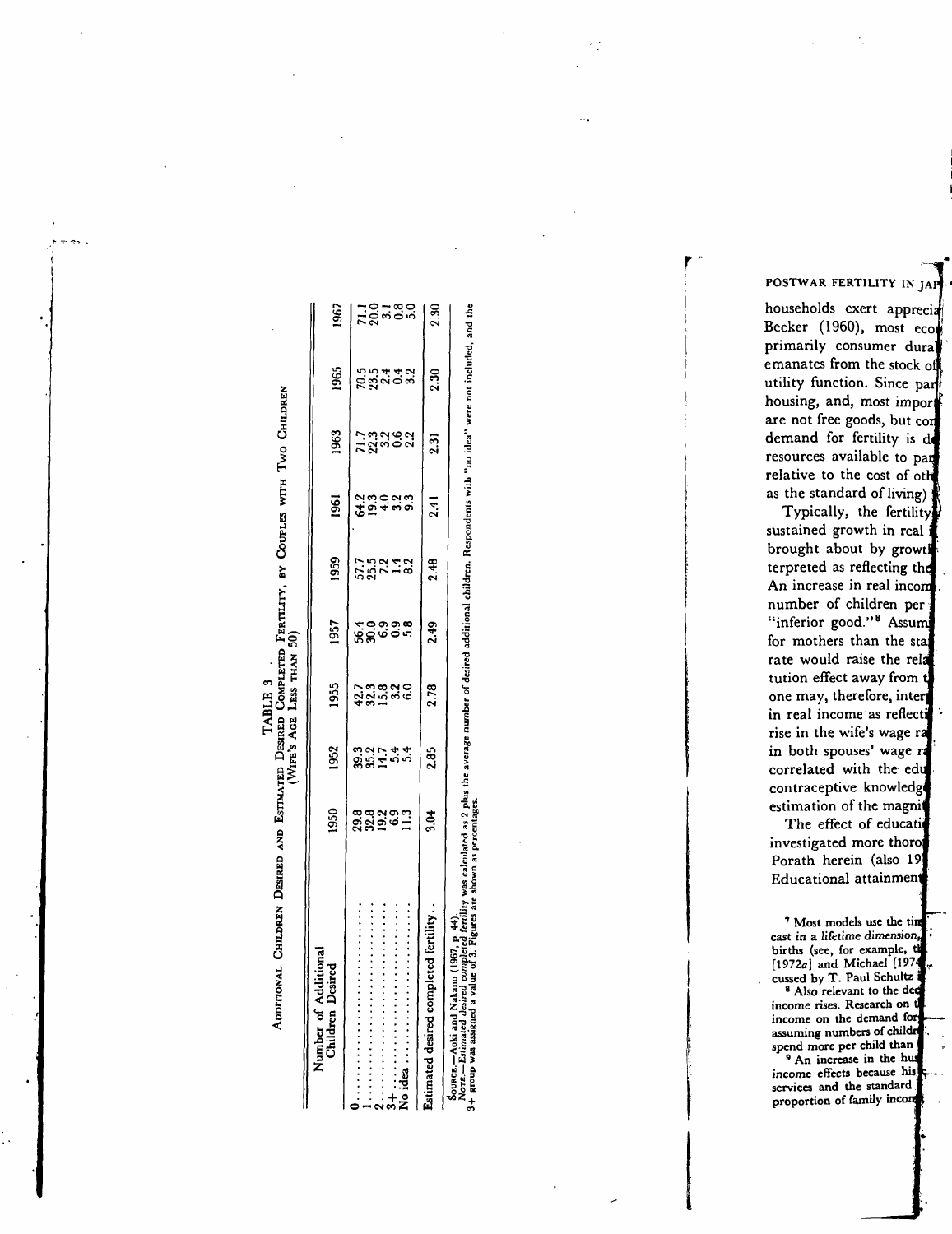households exert appreciable effects on fertility demand. Following Becker (1960), most economic models of fertility view children as primarily consumer durables. In this conception, a flow of services emanates from the stock of children, and these services enter the parents' utility function. Since parents must make outlays (e.g., food, clothing, housing, and, most important, their time) to obtain child services, they are not free goods, but command a price. To be quite general, therefore, demand for fertility is determined by the preferences of parents, the resources available to parents, and the cost of producing child services relative to the cost of other commodities (usually identified collectively as the standard of living) that also yield utility.<sup>7</sup>

Typically, the fertility rate has declined in countries experiencing sustained growth in real income. Since growth in real income is usually brought about by growth in real wages, this phenomenon may be interpreted as reflecting the dominance of substitution over income effects. An increase in real income would, other things being equal, increase the number of children per family unless the number of children was an "inferior good."<sup>8</sup> Assuming that child services are more time-intensive for mothers than the standard of living, an increase in the wife's wage rate would raise the relative price of child services, imparting a substitution effect away from them.<sup>9</sup> Relying on income and wage rates alone, one may, therefore, interpret the decline in fertility accompanying growth in real income as reflecting the dominance of the substitution effect of a rise in the wife's wage rate over the combined income effects of increases in both spouses' wage rates. However, both income and wage rates are correlated with the educational levels of the parents and the level of contraceptive knowledge, relationships which complicate the empirical estimation of the magnitudes of the income and substitution effects.

The effect of educational attainment of parents on fertility has been investigated more thoroughly than that of income or wage rates by Ben-Porath herein (also 1970a, 1970b) and Michael (1974) among others. Educational attainment of parents is typically negatively associated with

Most models use the time-allocation framework (Becker 1965) and they are usually cast in a lifetime dimension, thereby avoiding the complexities of timing and spacing of births (see, for example, the papers herein by Ben-Porath and Willis; also DeTray [1972a] and Michael [1974]). Some problems with the use of static models are discussed by T. Paul Schultz in his paper in this book.

<sup>8</sup> Also relevant to the decline in fertility are changes in the quality of children as real income rises. Research on the demand for consumer durables suggests that the effect of income on the demand for quality is greater than on the demand for quantity. Even assuming numbers of children are not inferior, parents would tend to a greater extent to spend more per child than to have more children as real income rises.

<sup>9</sup> An increase in the husband's wage rate, however, is expected to produce mainly income effects because his time intensities are assumed to differ little between child services and the standard of living and because his wage income constitutes a large proportion of family income (see, for example, Ben-Porath's paper above).

 $\ddot{\phantom{a}}$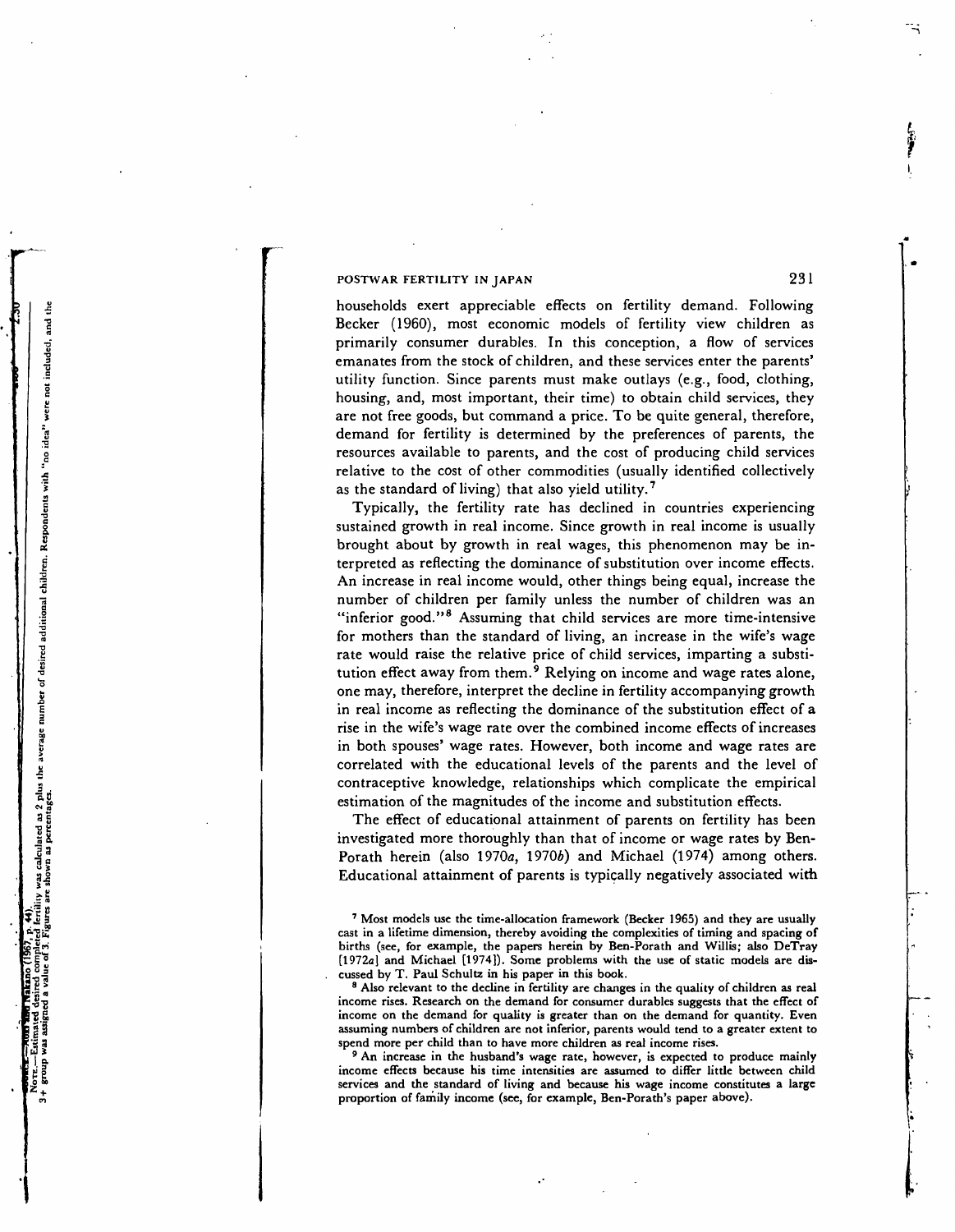### 232 MASANORI HASHIMOTO

×.

their fertility. Proposed explanations of this relationship fall generally into three groups: the tastes hypothesis, the cost-of-fertility-control hypothesis, and the cost-of-time hypothesis.

According to one version of the tastes hypothesis, parents with higher education may be more "rational" than others in that they tend to regard the number of children as a decision variable, while less educated parents regard it as something beyond their control (Ben-Porath 1970b). Therefore, parents with higher levels of education would control fertility more and have fewer children than other parents. Another version is that education affects the perception of child quality (Ben-Porath 1970b, Gardner 1972). Parents with more education may desire a greater expenditure per child to obtain a given level of child quality. Other things being equal, they will have a smaller number of children. Economists have not succeeded in incorporating such taste factors in their theory in ways that generate testable hypotheses. Such taste factors are still regarded as residuals.

The second explanation hypothesizes that parents with more education have better access to information about birth control devices and are more efficient at using them. In other words, education lowers the cost of fertility control. More educated parents would engage in fertility control to a greater extent than other parents, other things, particularly the benefit of control, being the same. This hypothesis may partly explain the negative association between education and fertility.<sup>10</sup>

The third explanation emphasizes the effect of education on fertility through its effects on the cost of time. In the time-allocation framework of the fertility model, education is assumed to raise the productivity of time spent at home in the production of commodities (such as child services and the standard of living) as well as that of time spent in the labor force. An increase in the productivity of time at work leads to an increased real wage rate, thereby raising the relative prices of timeintensive commodities. An increase in the productivity at home, say, at the same rate for all commodities, lowers the relative prices of timeintensive commodities. An increased productivity at home or market also results in increased real income, imparting income effects. The full effect of education on the demand for children is the net of these forces. To rely on the cost-of-time hypothesis to explain the negative correlation between education and fertility, one must argue that the substitution

<sup>10</sup> More educated people may also use birth control more than others because they desire fewer children, i.e., the benefit of birth control is greater for them. Both Becker (1960, P. 218) and Ben-Porath (1970b, p.6) propose a test of the hypothesis that education lowers the Cost of fertility control. If improvement in birth control techniques comes as a once-and-for-all change, then fertility differentials among educational groups would widen at first but would tend to narrow over time as information on birth control measures became more diffused (see Section IV below for some evidence of a differential rate of diffusion among educational groups of birth control techniques in Japan after 1948—52).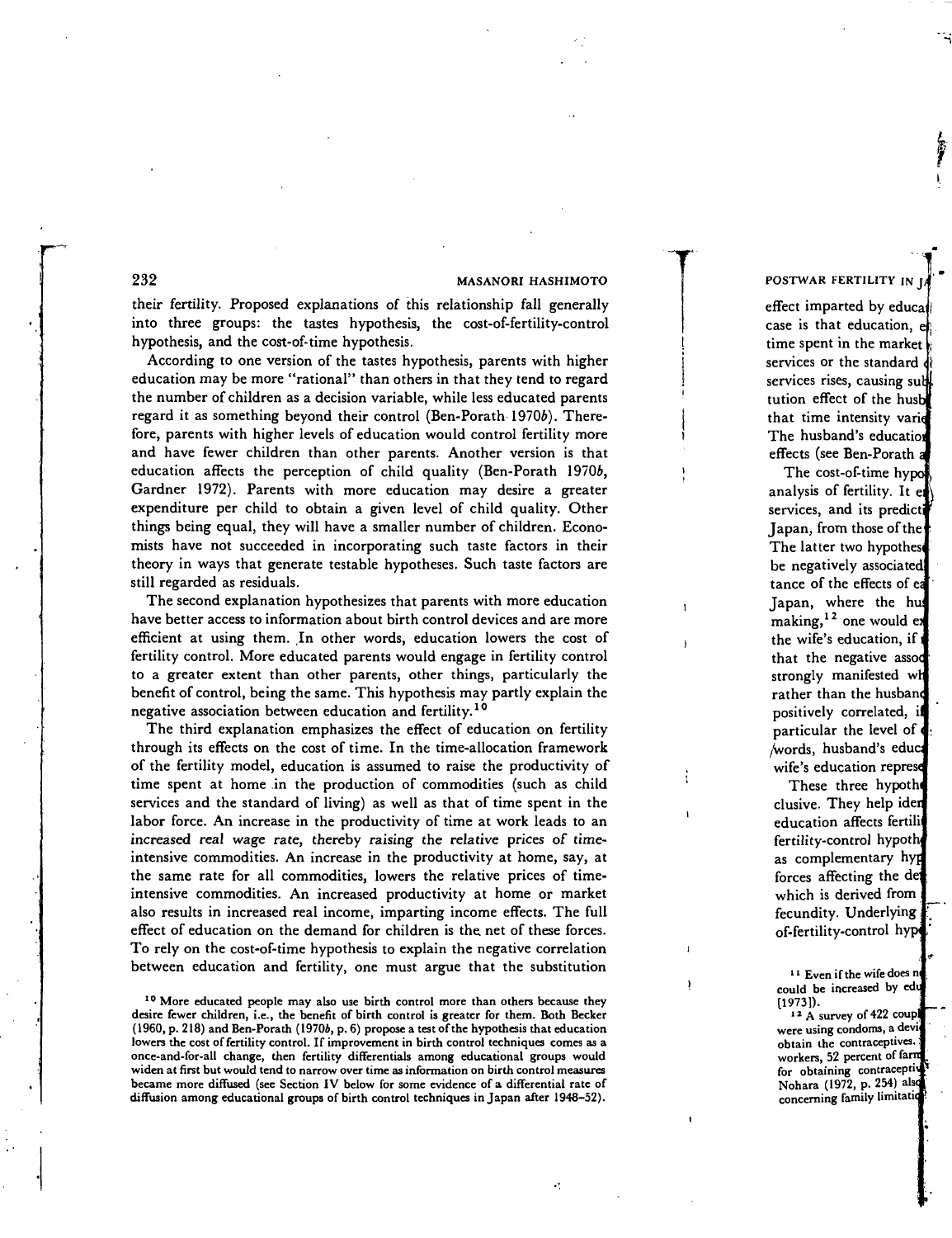effect imparted by education outweighs the income effect. One plausible case is that education, especially of the wife, raises the productivity of time spent in the market more than that of time spent in producing child services or the standard of living. In this case, the relative price of child services rises, causing substitution effects away from them.<sup>11</sup> The substitution effect of the husband's education is likely to be small, assuming that time intensity varies little between the two commodities for him. The husband's education is expected, therefore, to exert mainly income effects (see Ben-Porath above).

The cost-of-time hypothesis has played a central role in the economic analysis of fertility. It emphasizes the role of the relative price of child services, and its predictions are empirically distinguishable, at least for Japan, from those of the tastes and the cost-of-fertility-control hypotheses. The latter two hypotheses predict that the education of either parent will be negatively associated with fertility, but they leave the relative importance of the effects of each parent's education an empirical question. In Japan, where the husband apparently dominates family decisionmaking,<sup>12</sup> one would expect his education to be at least as important as the wife's education, if not more so. The cost-of-time hypothesis predicts that the negative association between education and fertility is more strongly manifested when the education variable refers to the wife's rather than the husband's education. The husband's education would be positively correlated, if anything, with fertility when other things, in particular the level of contraceptive knowledge, are the same. In other 14words, husband's education serves as a proxy for family wealth, while wife's education represents the price of child services.

These three hypotheses, however, are not necessarily mutually exclusive. They help identify possible mechanisms through which parents' education affects fertility. For example, the cost-of-time and the cost-offertility-control hypotheses would best be viewed not as alternatives but as complementary hypotheses. The cost-of-time hypothesis emphasizes forces affecting the demand for the service of birth control, a demand which is derived from the desired reduction in births, given the level of fecundity. Underlying this demand is the demand for fertility. The costof-fertility-control hypothesis emphasizes the supply side, or the cost of

 $\cdot$ 

 $11$  Even if the wife does not work in the market in her lifetime, her shadow price of time could be increased by education, making child services more expensive (see Gronau [1973]).<br> $12 A$  survey of 422 couples in the Saitama prefecture in 1960 showed that 78 percent

were using condoms, a device for the husband's use, and that 62 percent had the husband obtain the contraceptives. The same study showed that for 70 percent of white-collar workers, 52 percent of farmers, and 51 percent of laborers, the husband was responsible for obtaining contraceptive devices (Muramatsu 1962). Matsumoto, Koizumi, and Nohara (1972, p. 254) also report that husbands are primarily responsible for decisions concerning family limitation.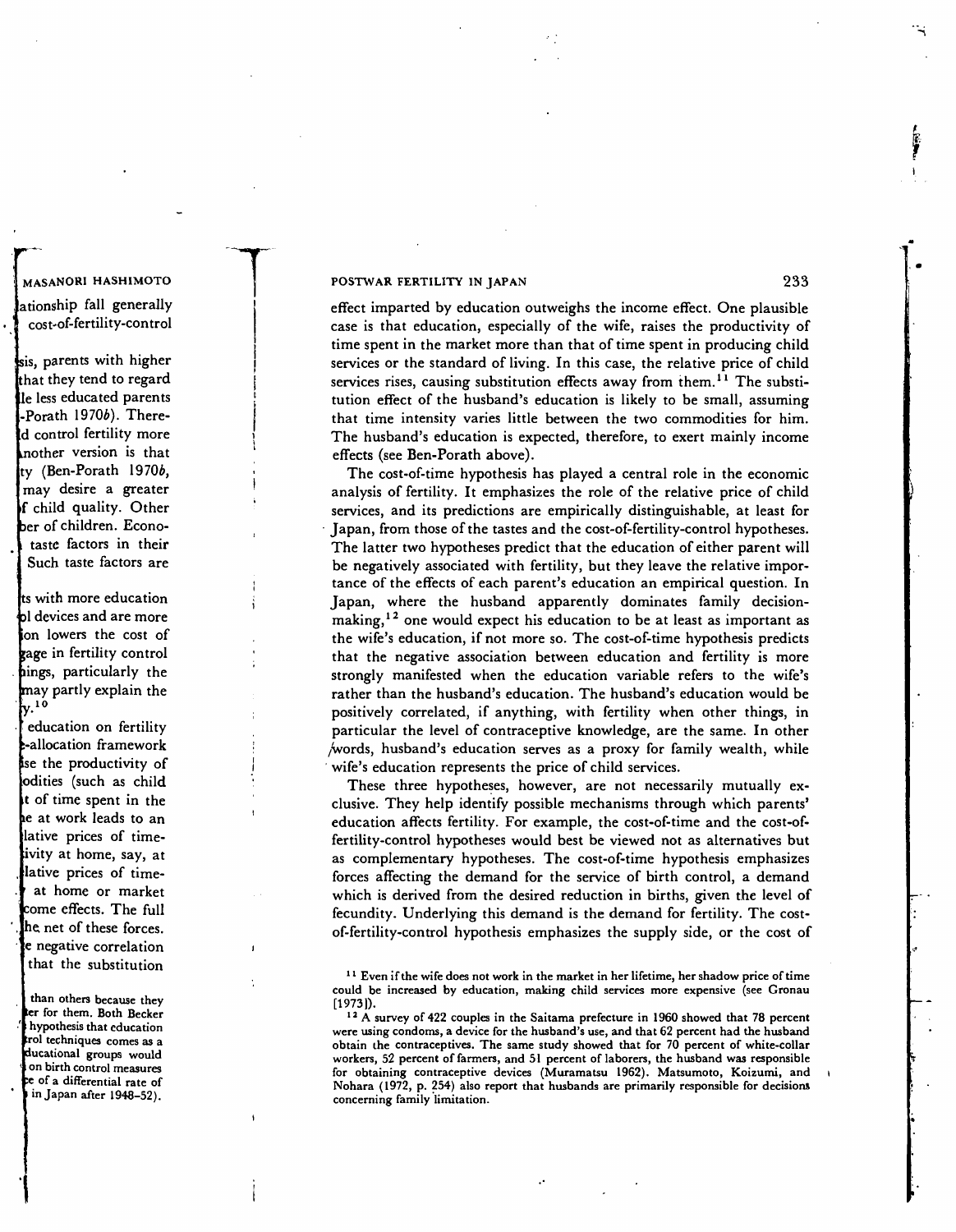×,

achieving the desired reduction in births. The cost-of-time hypothesis has been the most useful to economists for analyzing information on fertility behavior.

### IV. Empirical Analysis

Study of Japan appears to offer an opportunity to obtain evidence concerning both the effects on fertility of decreases in the cost of preventing births and changes in fertility demand. Thus, I want below first to examine evidence concerning the proposition that both decreased demand for fertility and increased access to abortions and contraceptive techniques contributed to the phenomenal postwar decline in Japanese fertility.

# Abortion, Contraceptive Use, and Fertility

The rapid decline in Japanese fertility in the postwar decade coincided, as I have stated, with abortion liberalization measures and the subsequent dissemination of information about other means of fertility control. It is tempting to explain the rapid decline in fertility as simply the result of a widespread resort to abortion. According to this view, many births prior to abortion legalization were unwanted: the liberalization of birthcontrol policies simply eliminated this excess fertility. In other words, if abortion had not been legalized, fertility would not have declined appreciably. But since fertility in Japan had been declining persistently since around 1920, there is a presumption that it would have declined even in the absence of abortion reform.

Since abortions and other fertility-control measures entail costs, both monetary and nonmonetary, the extent of use of these measures presumably was influenced by considerations of gains and costs. Abortion legalization and birth control information programs certainly decreased the costs of fertility control, leading to increased use of control measures. On the demand side, as discussed in Section III, the main determinant of the demand for fertility control is the demand for fertility. A fuller interpretation of the developments in Japan would be that the price of child services increased and demand for fertility declined, leading to an increased demand for fertility control, and that the increased availability of birth control measures and abortions facilitated the attainment of lower fertility. Put differently, even without the liberalization of abortion and other control policies, resort to illegal abortion and the use of contraceptives would have grown because of the increase in the price of child services. In fact, the availability of illegal abortions had been growing before 1948, and the Eugenics Law of 1948 was motivated by hygienics, not by intent of population control (Muramatsu 1967). In short, legalization and liberalization of control measures were not so much autonomous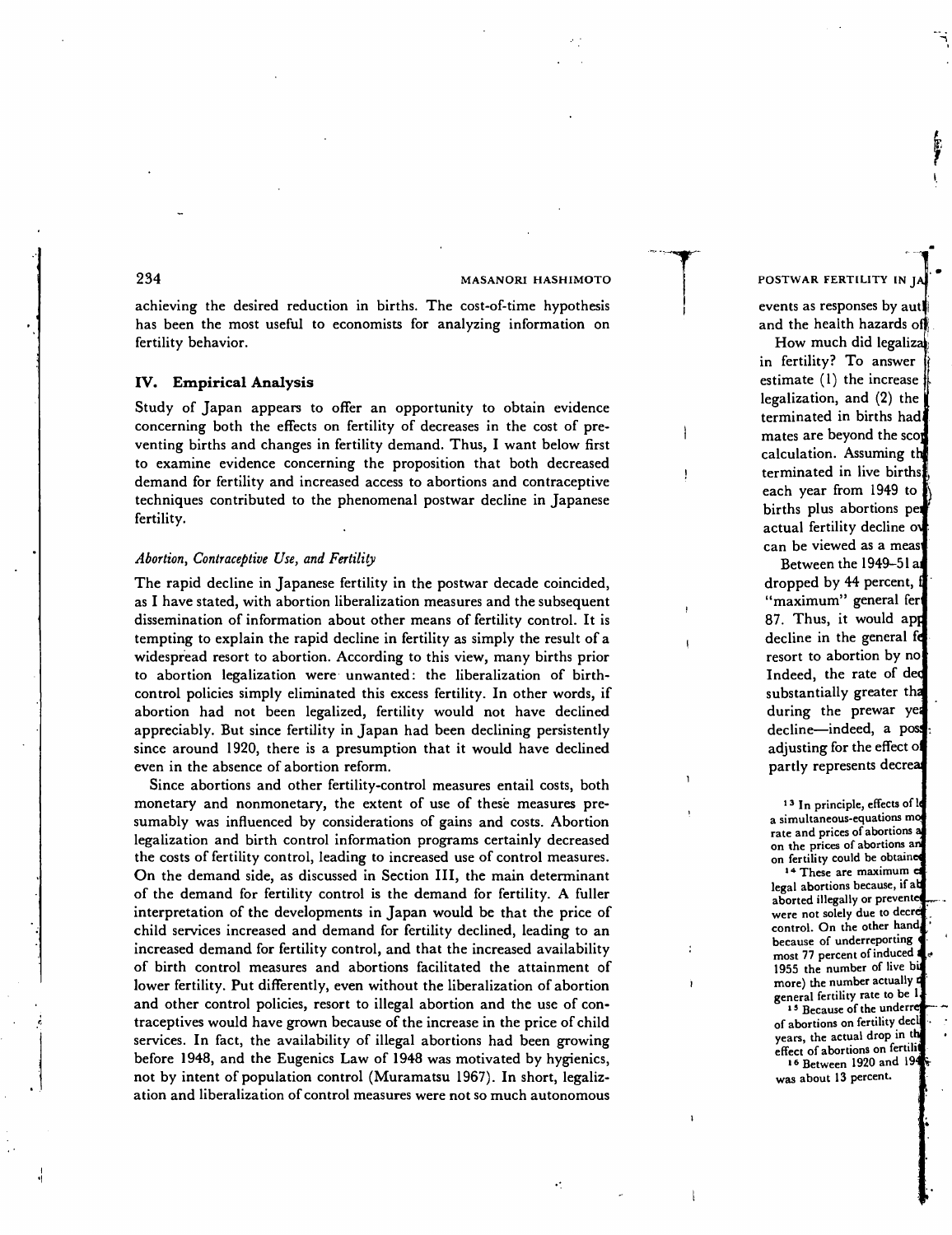events as responses by authorities to increased demand for fertility control and the health hazards of illegal practices.

How much did legalization of abortion contribute to the rapid decline in fertility? To answer this question accurately, one would have to estimate (1) the increase in the number of abortions caused by abortion legalization, and (2) the proportion of those abortions that would have terminated in births had there been no legal abortions. Since such estimates are beyond the scope of this paper,<sup>13</sup> I report the results of a crude calculation. Assuming that all pregnancies aborted legally would have terminated in live births if abortions had been illegal, I calculated, for each year from 1949 to 1961, the "maximum" general fertility rate as births plus abortions per 1,000 women of ages  $10-49$ .<sup>14</sup> The excess of actual fertility decline over any decline in the "maximum" fertility rate can be viewed as a measure of fertility decline due to abortion.

Between the 1949—5 1 and 1959—61 periods, the actual general fertility rate dropped by 44 percent, from 93 to 52. According to my calculations, the "maximum" general fertility rate decreased by 22 percent, from 111 to 87. Thus, it would appear that abortions about doubled the rate of decline in the general fertility rate during the decade after 1950.<sup>15</sup> But resort to abortion by no means accounted for the entire fertility decline. Indeed, the rate of decline in the estimated "maximum" rate is still substantially greater than the rate of decline in the actual fertility rate during the prewar years.<sup>16</sup> This evidence of a substantial fertility decline—indeed, a possible acceleration of the prewar decline—after adjusting for the effect of abortions suggests that the actual fertility decline partly represents decreases in the demand for fertility.

<sup>13</sup> In principle, effects of legal abortions on fertility in any year could be assessed from a simultaneous-equations model in which key endogenous variables would be the fertility rate and prices of abortions and of contraceptive measures. Once the effect of legalization on the prices of abortions and contraceptive measures was estimated, the ultimate effect on fertility could be obtained from the demand-for-fertility function.

<sup>14</sup> These are maximum estimates for each year of the fertility rate in the absence of legal abortions because, if abortions had been illegal, some pregnancies would have been aborted illegally or prevented by other means. In other words, the abortions in each year were not solely due to decreases in costs but also to increases in the demand for fertility control. On the other hand, these estimates may understate the true maximum values because of underreporting of abortions. Muramatsu (1960) estimated that in 1955 at most 77 percent of induced abortions performed were reported. He also estimated that in 1955 the number of live births in the absence of abortion would have been twice (or more) the number actually registered. I calculated the ratio of the maximum to the actual general fertility rate to be 1.68 in 1955.

<sup>15</sup> Because of the underreporting of abortions, my calculations may overstate the effect of abortions on fertility decline. Since the underreporting was probably greater in earlier years, the actual drop in the max mum fertility rates would have been greater, and the effect of abortions on fertility decline smaller than I calculate.

<sup>16</sup> Between 1920 and 1940, the rate of decline per decade in the general fertility rate was about 13 percent.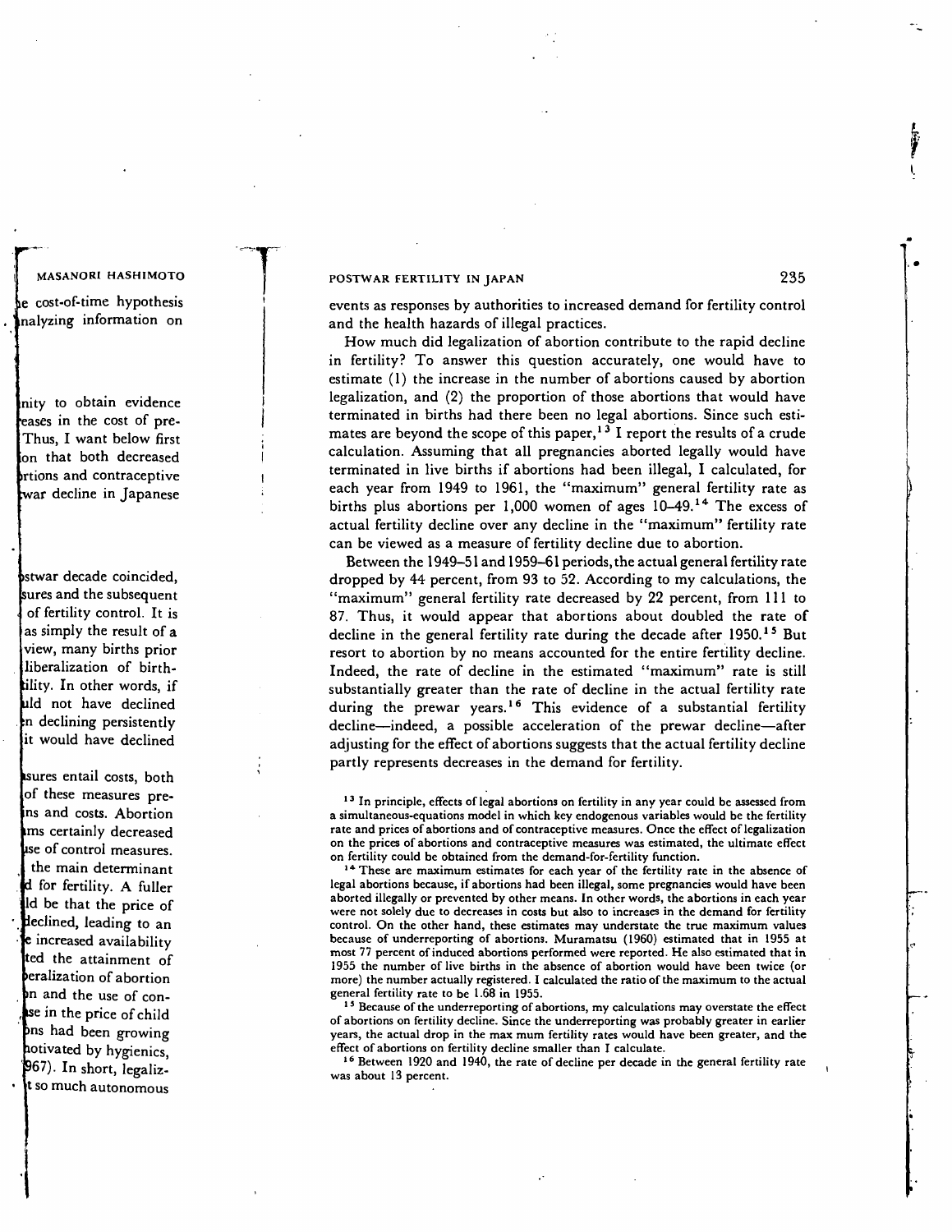$\cdot$ 

|                                                                      |        |        |        |                    | RELATIVE CHANGE   | AVERAGE<br>5-Year-Period |
|----------------------------------------------------------------------|--------|--------|--------|--------------------|-------------------|--------------------------|
|                                                                      | 1955   | 1960   | 1965   | 1955-60<br>$(\% )$ | 1960-65<br>$(\%)$ | <b>CHANGE</b><br>$(\% )$ |
| Rate of pregnancy:                                                   |        |        |        |                    |                   |                          |
| All Japan                                                            | 223.32 | 187.01 | 166.01 | $-16.26$           | $-11.23$          | $-13.74$                 |
| Industrial regions.                                                  | 206.25 | 191.23 | 183.00 | $-7.28$            | $-4.30$           | $-5.80$                  |
| Rural-farm regions                                                   | 251.14 | 191.30 | 155.59 | $-23.83$           | $-18.67$          | $-21.29$                 |
| Share of births (in $\%$ ):                                          |        |        |        |                    |                   |                          |
| All Japan                                                            | 57.96  | 58.14  | 66.04  | 0.31               | 13.59             | 6.74                     |
| Industrial regions.                                                  | 54.59  | 56.79  | 65.91  | 4.03               | 16.06             | 9.88                     |
| Rural-farm regions                                                   | 59.58  | 59.85  | 65.28  | 0.45               | 9.07              | 4.67                     |
| Share of abortions (in $\%$ ):                                       |        |        |        |                    |                   |                          |
|                                                                      | 39.17  | 38.49  | 30.53  | $-1.74$            | 20.68             | $-11.71$                 |
| Industrial regions.                                                  | 42.24  | 39.40  | 30.42  | $-6.72$            | $-22.79$          | $-15.14$                 |
| Rural-farm regions                                                   | 37.79  | 37.01  | 32.22  | $-2.06$            | $-12.94$          | $-7.66$                  |
| Percentage of females<br>$(Ages 15+)$ of<br>childbearing age (20-34) |        |        |        |                    |                   |                          |
| (in %):                                                              | 36.88  | 35.73  | 34.21  | $-3.12$            | $-4.25$           | $-3.69$                  |
| All Japan $\ldots \ldots$<br>Industrial regions.                     | 39.28  | 38.95  | 39.29  | $-0.84$            | 0.87              | 0.01                     |
| Rural-farm regions                                                   | 35.66  | 34.06  | 30.17  | $-4.49$            | $-11.42$          | $-8.02$                  |
|                                                                      |        |        |        |                    |                   |                          |

TABLE 4 RATE AND COMPOSITION OF PREGNANCIES BY REGIoNs, 1955, 1960, AND 1965

Sources.—Pregnancies, births, and abortions from Shinozaki (1971); female population composition<br>from Japan Prime Minister's Office (1955, 1960b, 1965).<br>Nors.—Rate of Pregnancy = 1000 × (births + fetal deaths + abortions)

Dissemination of birth-control measures other than abortions undoubtedly played some role in the decline in actual fertility rates, but in the absence of estimates of the number of pregnancies prevented by the use of modern contraceptive measures, one cannot directly assess its impact on fertility. Since the efforts to disseminate birth-control information started only in 1952, the major effects of birth control on fertility were probably felt during the late 1950s. Assuming that most couples with accidental pregnancies turned to abortion as a last resort to control fertility, the share of abortions compared with the share of actual births in total pregnancies may provide information on the trend of fertility demand and the use of contraceptives. Since abortions had already become widespread by the middle of the l950s, subsequent changes in the share of abortions would reflect, to a large extent, an increased use of contraceptives. Table 4 summarizes trends and differentials in the rate of pregnancy and in the shares of abortions and births in pregnancies after 1955. There was a general increase of the share of births and a decrease of the share of abortions in total pregnancies. For Japan as a whole, the pregnancy rate among fertile women declined at an average 5-year rate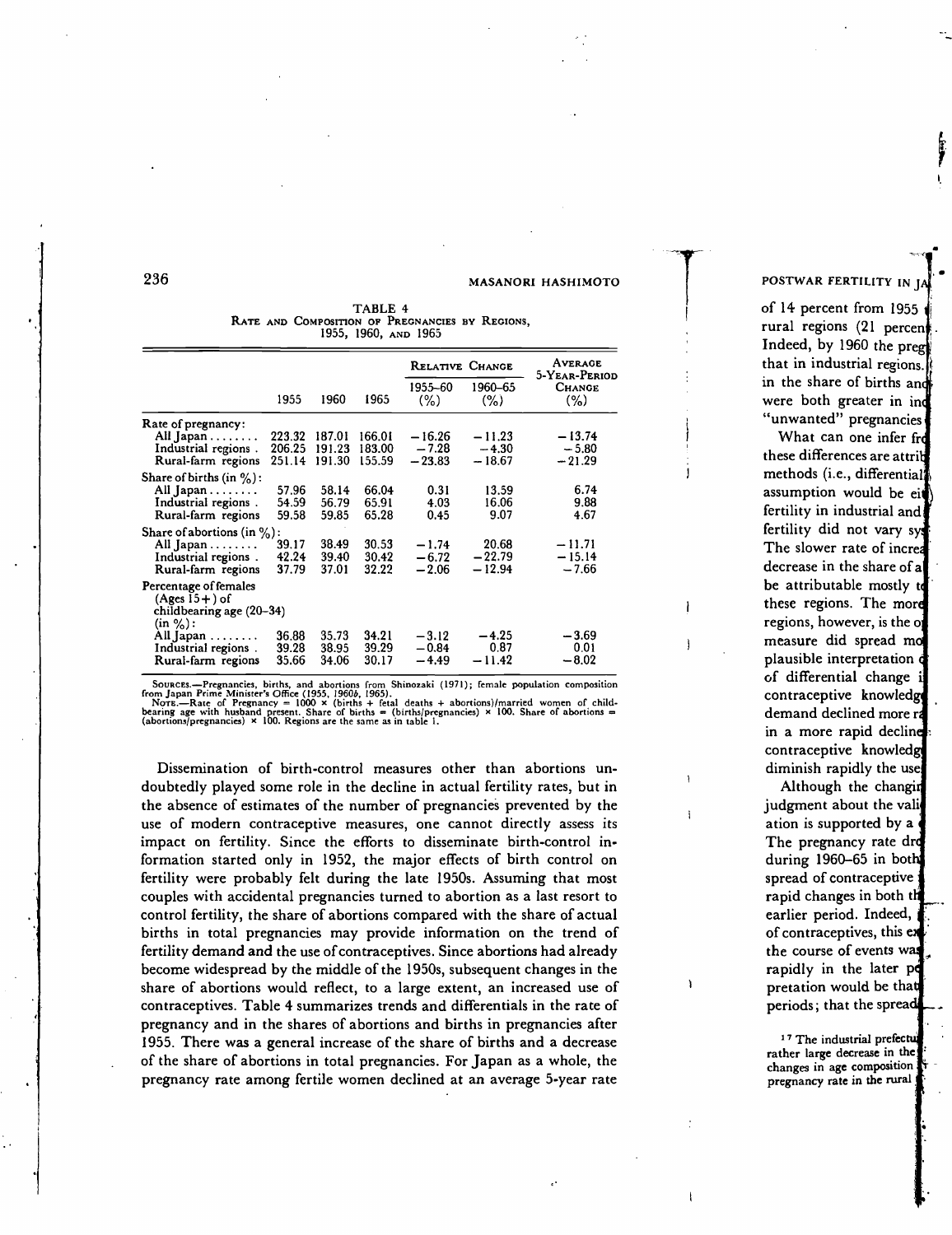of 14 percent from 1955 to 1965. The rate of decline was greater in the rural regions (21 percent) than in the industrial regions (6 percent). Indeed, by 1960 the pregnancy rate in rural regions had dropped below that in industrial regions. During the 10-year period, the rate of increase in the share of births and the rate of decrease in the share of abortions were both greater in industrial than in rural regions, suggesting that "unwanted" pregnancies declined more rapidly in industrial areas.

What can one infer from these regional differences? Suppose that all these differences are attributable to the differential spread of contraceptive methods (i.e., differential reduction in costs of control). Then the implicit assumption would be either that there was no change in demand for fertility in industrial and rural regions, or that the decline in demand for fertility did not vary systematically between the two types of regions. The slower rate of increase in the share of births and the slower rate of decrease in the share of abortions in rural regions would then presumably be attributable mostly to a slower spread of contraceptive measures in these regions. The more rapid decline of the pregnancy rate in rural regions, however, is the opposite of what one would expect if contraceptive measure did spread more slowly in these regions. Therefore, a more plausible interpretation of these differences would rely on a combination of differential change in fertility demand and differential spread of contraceptive knowledge. One interpretation would be that fertility demand declined more rapidly in rural than in industrial regions, resulting in a more rapid decline of the pregnancy rate, but that the spread of contraceptive knowledge was not rapid enough in rural regions to diminish rapidly the use of abortions as a last resort to control fertility.

Although the changing age composition of females precludes a firm judgment about the validity of the above interpretation,<sup>17</sup> this interpretation is supported by a comparison of the 1955—60 and 1960—65 periods. The pregnancy rate dropped more rapidly during 1955—60 than it did during 1960—65 in both regions. If this was attributable entirely to the spread of contraceptive measures, one would also expect to observe more rapid changes in both the share of births and the share of abortions in the earlier period. Indeed, given the early 1950s' reforms regarding the use of contraceptives, this expectation would appear to be quite plausible, but the course of events was just the opposite as both shares changed more rapidly in the later period (table 4). Again, a more plausible interpretation would be that demand for fertility continued to decline in both periods; that the spread of contraceptives increasingly facilitated effective

<sup>&</sup>lt;sup>17</sup> The industrial prefectures experienced a slight increase and the rural prefectures a rather large decrease in the proportion of women of childbearing age (table 4). These changes in age composition undoubtedly explain in part the more rapid decline in the pregnancy rate in the rural than in the industrial prefectures.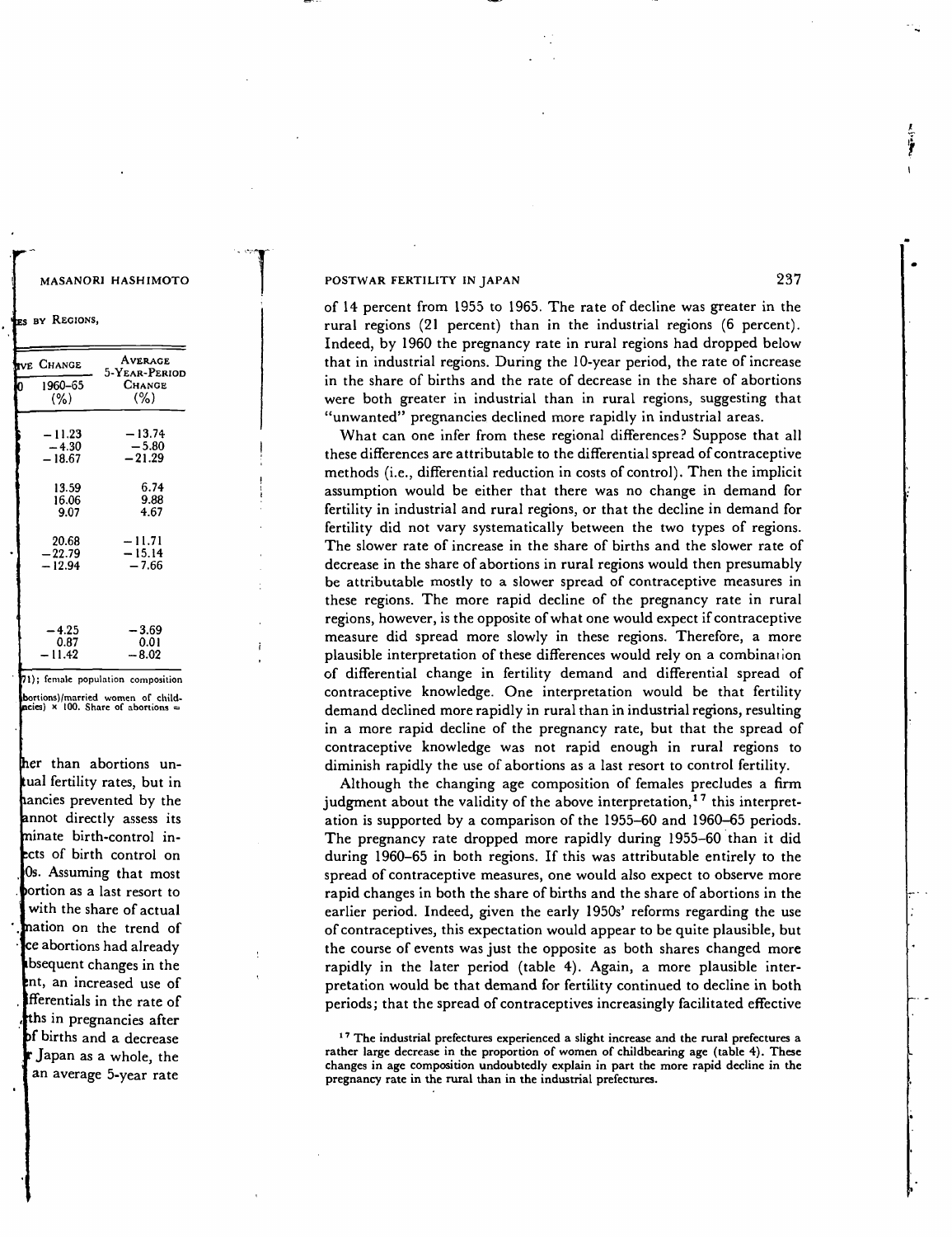$\ddot{\phantom{0}}$ 

|                                                                         | 1950                 | 1952                 | 1955                 | 1957                 | 1959                 |
|-------------------------------------------------------------------------|----------------------|----------------------|----------------------|----------------------|----------------------|
| All<br>Husband's education:                                             | 19.5                 | 26.3                 | 33.6                 | 39.2                 | 42.5                 |
| $\leq 9$<br>$10-12$<br>$13 +   $                                        | 14.2<br>25.4<br>37.3 | 18.2<br>37.0<br>47.0 | 28.2<br>37.7<br>48.8 | 33.4<br>46.5<br>52.5 | 37.6<br>43.9<br>54.0 |
| Range<br>$(MAD/mean) \dots \dots$                                       | 23.1<br>30.31        | 28.8<br>31.03        | 20.6<br>18.39        | 19.1<br>16.25        | 16.4<br>13.06        |
| Wife's education:<br>$\leq 9$<br>$10-12$<br>$13 + \ldots \ldots \ldots$ | 13.0<br>32.4<br>36.0 | 20.1<br>38.7<br>59.1 | 28.2<br>46.1<br>47.8 | 33.3<br>48.1<br>53.2 | 35.0<br>51.6<br>51.9 |
| $Range \ldots \ldots \ldots$<br>$(MAD/mean)$                            | 23.0<br>34.75        | 29.0<br>33.59        | 19.6<br>20.47        | 19.9<br>17.16        | 16.9<br>16.09        |
|                                                                         |                      |                      |                      |                      |                      |

TABLE 5 DIFFUSION OF CONTRACEPTIVE USE BY EDUCATION LEvEL (PERCENTAGE OF COUPLES USING CONTRACEPTIVE DEVICES)

Source.—Japan Ministry of Health and Welfare (1959).<br>NOTE.—Range is the difference between the largest and the smallest values. The MAD is the mean absolute<br>deviation. In all years except 1959, the data refer to couples wi

fertility control, thereby reducing unwanted pregnancies; and that the role of abortion continued to diminish in importance as a control measure.

The above evidence documents an increased use of contraceptive measures from 1955 to 1965. The relationship between parents' education and the use of contraceptives was discussed in Section III in the form of the cost-of-fertility-control hypothesis. If there was a period in which the use of birth control techniques was introduced or improved once and for all, then this hypothesis predicts that differences among education groups in the extent of use of birth control would widen at first, then narrow gradually. In Japan, a marked increase in the availability of abortions and birth control information occurred after 1948—52, so this period would appear to provide a reasonably proper setting for testing this hypothesis.

Table 5 presents the percentage of families within education class (husband's or wife's) that reported using some birth-control technique. The data are taken from surveys conducted in selected years to determine the attitudes of Japanese families of various socioeconomic classes toward contraceptive usage. In most education classes, the proportion of families using birth-control techniques increased over the years, presumably because costs of control declined and benefits increased. The differences across education groups in the extent of contraceptive usage as measured by either the range or the mean absolute deviation (relative to the mean) varied most in the early 1950s and persistently declined after 1952. One detects a slight increase in these measures of dispersion in 1952 with the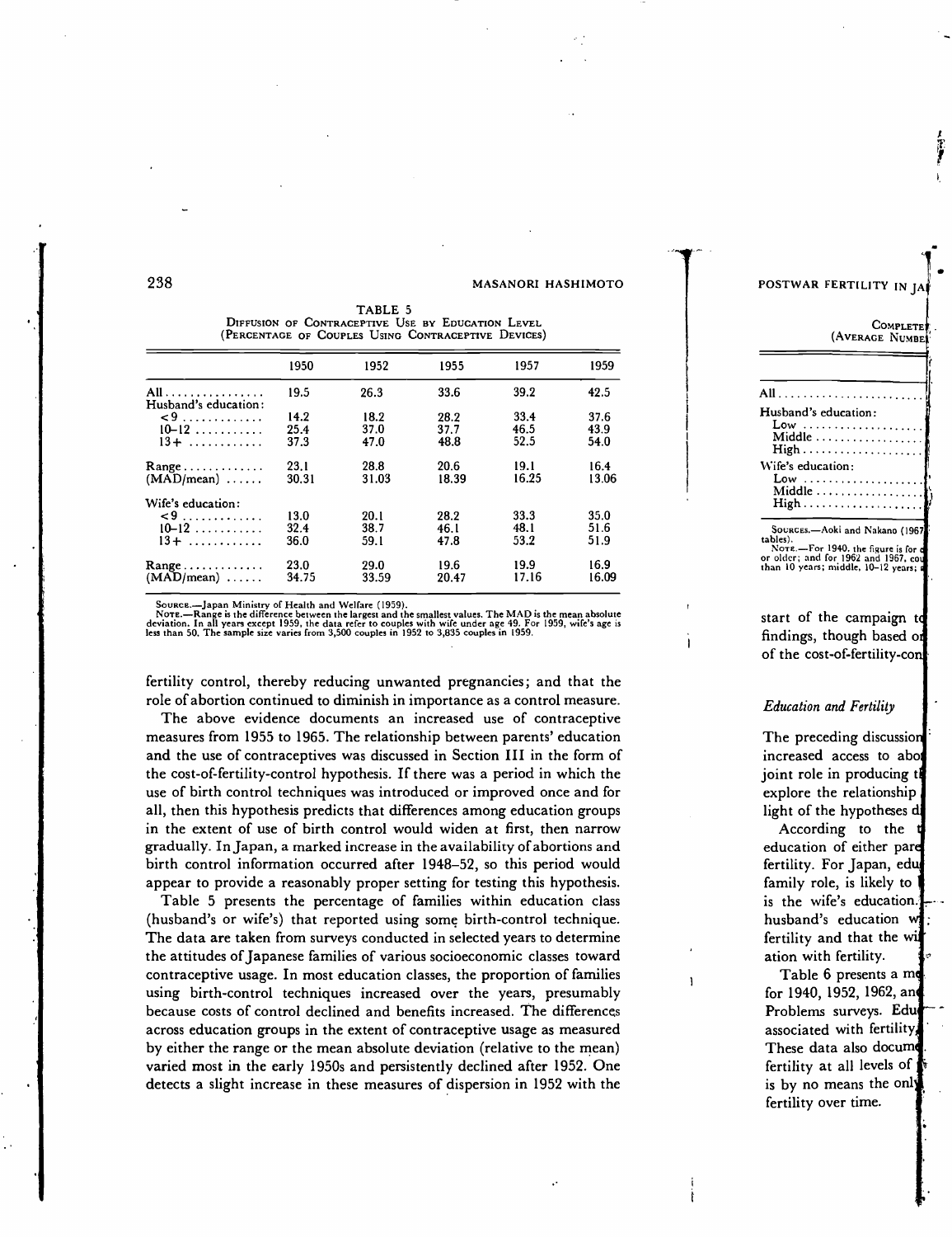# POS<sup>'</sup> POSTWAR FERTILITY IN JAPAN

| POSTWAR FERTILITY IN JAPAN                                                                                                                             |              |                                        |                                                                          | 239                                                                   |
|--------------------------------------------------------------------------------------------------------------------------------------------------------|--------------|----------------------------------------|--------------------------------------------------------------------------|-----------------------------------------------------------------------|
| (AVERAGE NUMBER OF CHILDREN EVER BORN PER COUPLE)                                                                                                      | TABLE 6      | COMPLETED FERTILITY BY EDUCATION LEVEL |                                                                          |                                                                       |
|                                                                                                                                                        | 1940         | 1952                                   | 1962                                                                     | 1967                                                                  |
|                                                                                                                                                        | 5.10         | 447                                    | 3.91                                                                     | 3.36                                                                  |
| Husband's education:                                                                                                                                   |              |                                        |                                                                          |                                                                       |
| Low                                                                                                                                                    | 5.19         | 4.62<br>3.62                           | 4.05<br>3.60                                                             | 3.45<br>3.27                                                          |
|                                                                                                                                                        | 4.81<br>4.17 | 3.47                                   | 3.21                                                                     | 2.92                                                                  |
| Wife's education:                                                                                                                                      |              |                                        |                                                                          |                                                                       |
| Middle                                                                                                                                                 | 5.19<br>4.39 | 4.57<br>3.58                           | 4.04<br>3.47                                                             | 3.48<br>3.14                                                          |
|                                                                                                                                                        | 4.74         | 3.13                                   | 3.09                                                                     | 2.69                                                                  |
|                                                                                                                                                        |              |                                        | findings, though based on sparse information, agree with the predictions |                                                                       |
| of the cost-of-fertility-control hypothesis.                                                                                                           |              |                                        |                                                                          |                                                                       |
| <b>Education and Fertility</b>                                                                                                                         |              |                                        |                                                                          | start of the campaign to disseminate birth-control information. These |
| The preceding discussion suggests that a decline in fertility demand and                                                                               |              |                                        |                                                                          |                                                                       |
| increased access to abortions and birth-control information played a                                                                                   |              |                                        |                                                                          |                                                                       |
| joint role in producing the observed decrease in fertility in Japan. I now<br>explore the relationship between fertility and parental education in the |              |                                        |                                                                          |                                                                       |
| light of the hypotheses discussed in Section III.                                                                                                      |              |                                        |                                                                          |                                                                       |
| According to the tastes and cost-of-fertility-control hypotheses,                                                                                      |              |                                        |                                                                          |                                                                       |
| education of either parent is expected to be negatively associated with                                                                                |              |                                        |                                                                          |                                                                       |
| fertility. For Japan, education of the husband, because of his dominant                                                                                |              |                                        |                                                                          |                                                                       |
| family role, is likely to be a more significant explanatory variable than                                                                              |              |                                        |                                                                          |                                                                       |
| is the wife's education. The cost-of-time hypothesis predicts that the                                                                                 |              |                                        |                                                                          |                                                                       |
| husband's education will be weakly, but positively, associated with                                                                                    |              |                                        |                                                                          |                                                                       |
| fertility and that the wife's education will have a strong negative associ-                                                                            |              |                                        |                                                                          |                                                                       |
| ation with fertility.                                                                                                                                  |              |                                        |                                                                          |                                                                       |
| Table 6 presents a measure of completed fertility by education groups                                                                                  |              |                                        |                                                                          |                                                                       |
| for 1940, 1952, 1962, and 1967. The data are from Institute of Population                                                                              |              |                                        |                                                                          |                                                                       |
| Problems surveys. Education of either parent generally is negatively<br>associated with fertility, in agreement with findings for other countries.     |              |                                        |                                                                          |                                                                       |
| These data also document the persistently declining trend in completed                                                                                 |              |                                        |                                                                          |                                                                       |
| fertility at all levels of parental education, underscoring that education                                                                             |              |                                        |                                                                          |                                                                       |
| is by no means the only factor contributing to the decline in completed                                                                                |              |                                        |                                                                          |                                                                       |

TABLE 6 COMPLETED FERTILITY BY EDUCATION LEVEL (AVERAGE NUMBER OF CHILDREN EVER BORN PER COUPLE)

#### Education and Fertility

ò,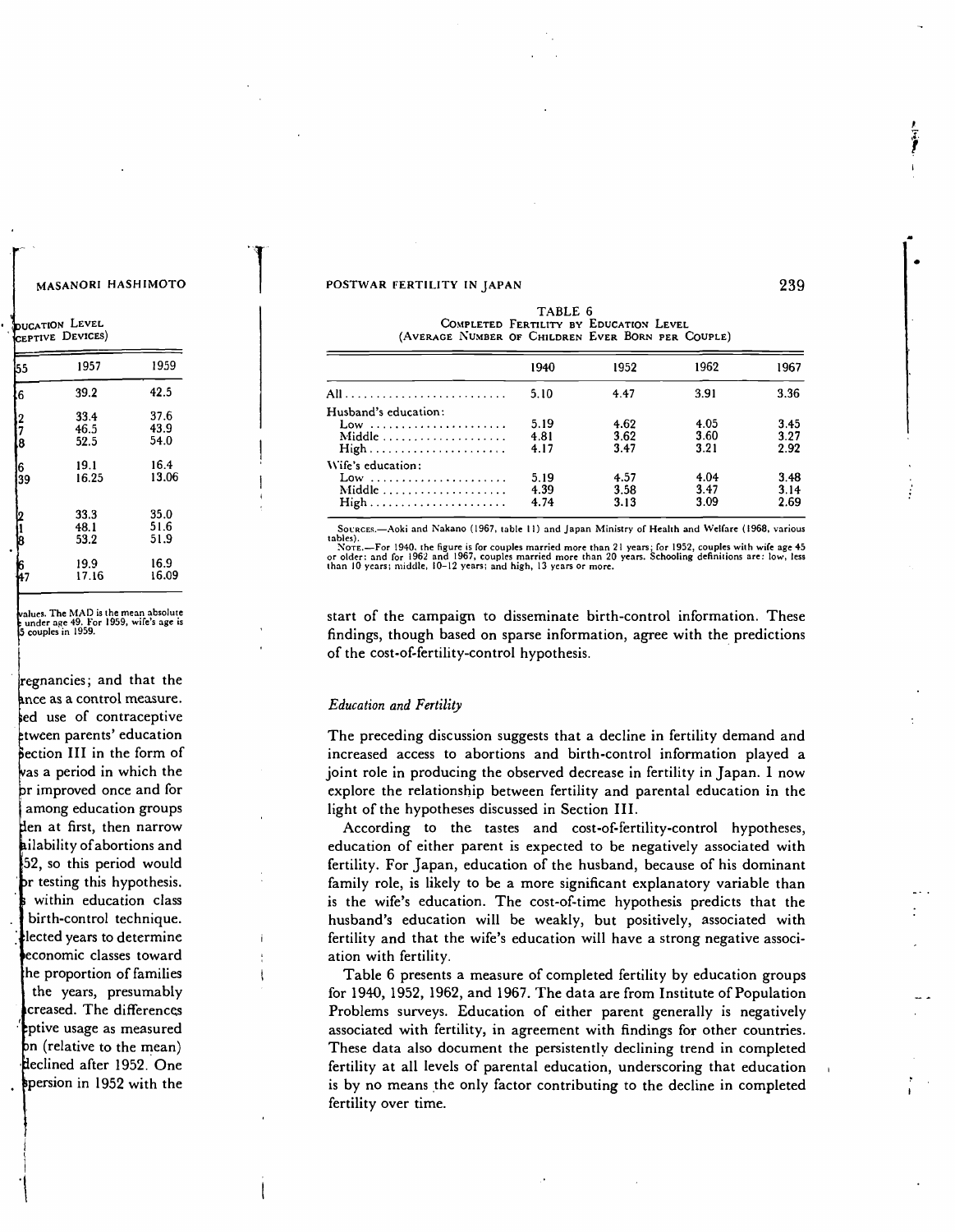$\ddotsc$ 

÷

|                           |      | <b>SURVEY YEARS</b> |      |      | MEAN<br>Absolute |
|---------------------------|------|---------------------|------|------|------------------|
|                           | 1940 | 1952                | 1962 | 1967 | DEVIATION        |
| Actual                    | 5.10 | 4.47                | 3.91 | 3.36 | 0.85             |
| Standardized:             |      |                     |      |      |                  |
| Husband's education       | 4.99 | 4.21                | 3.84 | 3.36 | 0.75             |
| Wife's education $\ldots$ | 4.93 | 4.22                | 3.84 | 3.36 | 0.72             |

TABLE 7 TRENDS IN COMPLETED FERTILITY STANDARDIZED BY EDUCATION

Nore...—Standardized rates were calculated by using the 1967 distribution of couples by education of<br>husband and wife. The mean absolute deviation was calculated as the average of absolute deviations of<br>annual values from

The negative association of fertility and the education of either parent may at first appear to agree with the prediction of the tastes and the costof-fertility-control hypotheses. Unfortunately, these data are not crossclassified by education of parents, so that one cannot discern the "pure" relationship between the fertility rate and the wife's and husband's education separately. Since the levels of husband's and wife's education are (positively) correlated, table 6 reflects the joint influence of both levels of education. Since the correlation is not perfect, one may still attempt (see table 7) to determine the relative importance of the education of either parent in "explaining" observed differences in fertility.

Table 7 presents the observed completed fertility in the 4 survey years and estimates of completed fertility obtained by using the 1967 distribution of educational attainment of husband and wife. That the general increase in the level of school attainment played a role in the decline in observed fertility is demonstrated by standardized rates which are consistently lower than actual rates in every year. The difference between standardized fertility rates using husband's and wife's education appears to narrow in later years. One reason for this tendency may be the increased correlation of husband's and wife's educational attainment accompanying a general increase in the dispersion and level of women's educational attainment. According to the mean absolute deviation of yearly values from the 1967 value (shown in table 7), the year-by-year differences in the fertility rate are decreased when yearly rates are standardized by education of either parent, but the reduction is somewhat greater when the distribution of the wife's rather than of the husband's education is used. Standardizing by the husband's education reduces the mean absolute deviation by 12.8 percent; standardizing by the wife's education decreases it by 15.3 percent. Thus, the trend in the distribution of the wife's education appears to have been more important than that of the husband's in the fertility trend.

Since the data for table 7 were not cross-classified by parents' education, one could not directly observe the "pure" effect of the education of either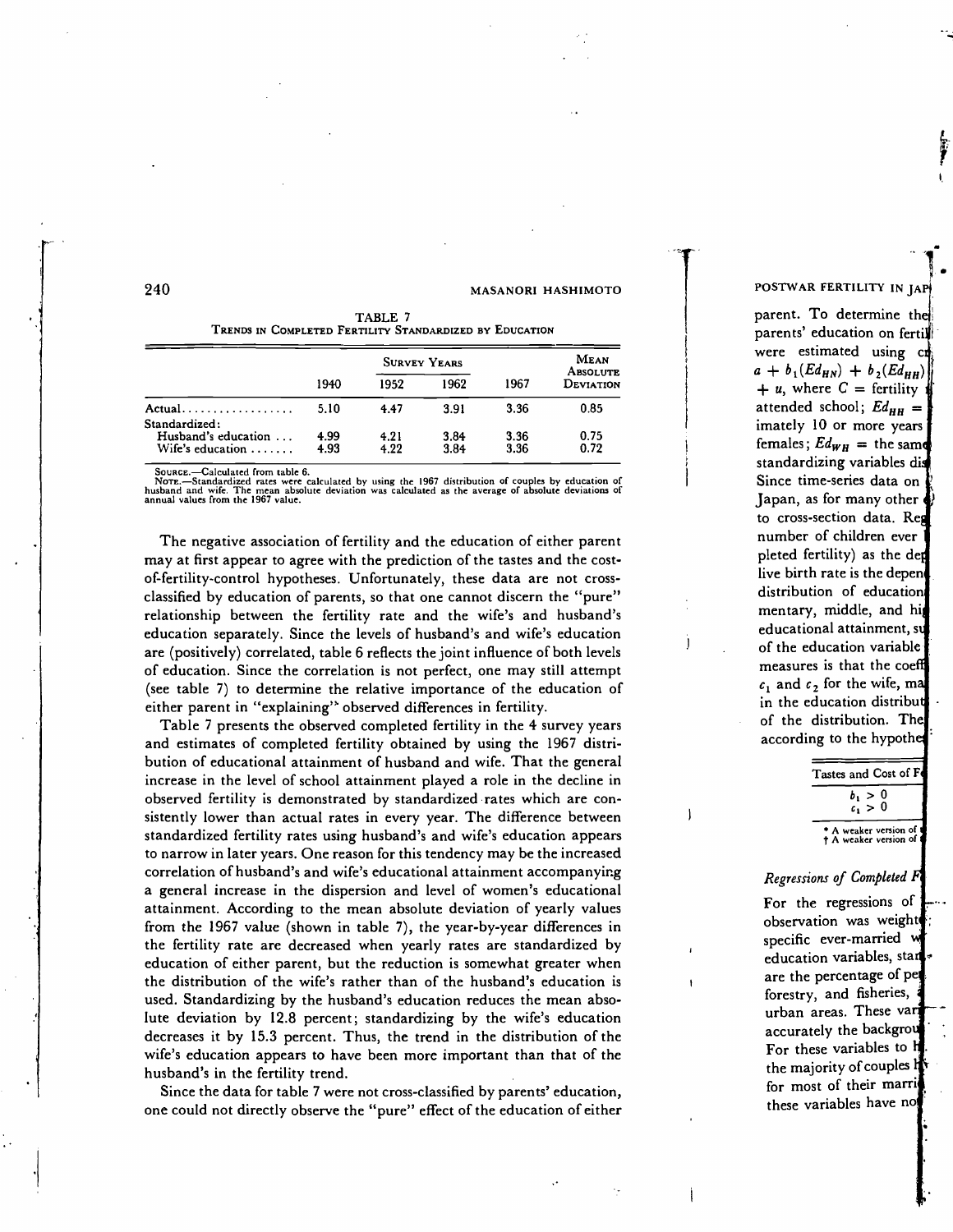parent. To determine the relative magnitudes of the pure effects of parents' education on fertility, multiple regressions of the following form were estimated using cross-section data for 46 prefectures:  $C =$  $a + b_1(Ed_{HN}) + b_2(Ed_{HH}) + c_1(Ed_{WN}) + c_2(Ed_{WH}) + f$ (other variables) + u, where  $C =$  fertility rate;  $Ed_{HN} =$  proportion of males who never attended school;  $Ed_{HH}$  = proportion of males who completed approximately 10 or more years of schooling;  $Ed_{WN}$  = the same as  $Ed_{HN}$ , for females;  $Ed_{WH}$  = the same as  $Ed_{HH}$ , for females; other variables = other standardizing variables discussed in the text; and  $u =$  disturbance term. Since time-series data on education and other variables are lacking for Japan, as for many other countries, the regression analysis was restricted to cross-section data. Regressions reported in table 8 use the average number of children ever born for selected age groups of women (completed fertility) as the dependent variable; in regressions in table 9 the live birth rate is the dependent variable. The Japanese census presents the distribution of educational attainment in four categories—none, elementary, middle, and high. Instead of estimating a single measure of educational attainment, such as the mean or median, I used two categories of the education variable for each parent. One advantage in using these measures is that the coefficients, that is,  $b_1$  and  $b_2$  for the husband and  $c_1$  and  $c_2$  for the wife, may reveal differential effects on fertility of a shift in the education distribution between the lower and the upper segments of the distribution. The expected signs of the regression coefficients according to the hypotheses discussed earlier are shown below:

| Tastes and Cost of Fertility Control* |                                                                                                                                                        |                           | Cost of Timet                   |
|---------------------------------------|--------------------------------------------------------------------------------------------------------------------------------------------------------|---------------------------|---------------------------------|
| $b_1 > 0$ .<br>$c_1 > 0$              | $b_{2}$ < 0<br>$c_2 < 0$                                                                                                                               | $b_1 \leq 0$<br>$c_1 > 0$ | $b_2\geq 0$<br>$\epsilon_2 < 0$ |
|                                       | * A weaker version of the above: $-b_1 + b_2 < 0$ and $-c_1 + c_2 < 0$ .<br>† A weaker version of the above: $-b_1 + b_2 \ge 0$ and $-c_1 + c_2 < 0$ . |                           |                                 |

## Regressions of Completed Fertility

For the regressions of completed fertility reported in table 8, each observation was weighted by the square root of the number of agespecific ever-married women in each prefecture. In addition to the education variables, standardizing variables included in these regressions are the percentage of persons, age 15 and older, employed in agriculture, forestry, and fisheries, and the percentage of the population living in urban areas. These variables refer to 1960 and therefore do not reflect accurately the background in which the couples made fertility decisions. For these variables to have substantive meaning, one must assume that the majority of couples have lived in the prefecture they resided in in 1960 for most of their married lives and that the rankings of prefectures by these variables have not changed significantly over time. Unfortunately,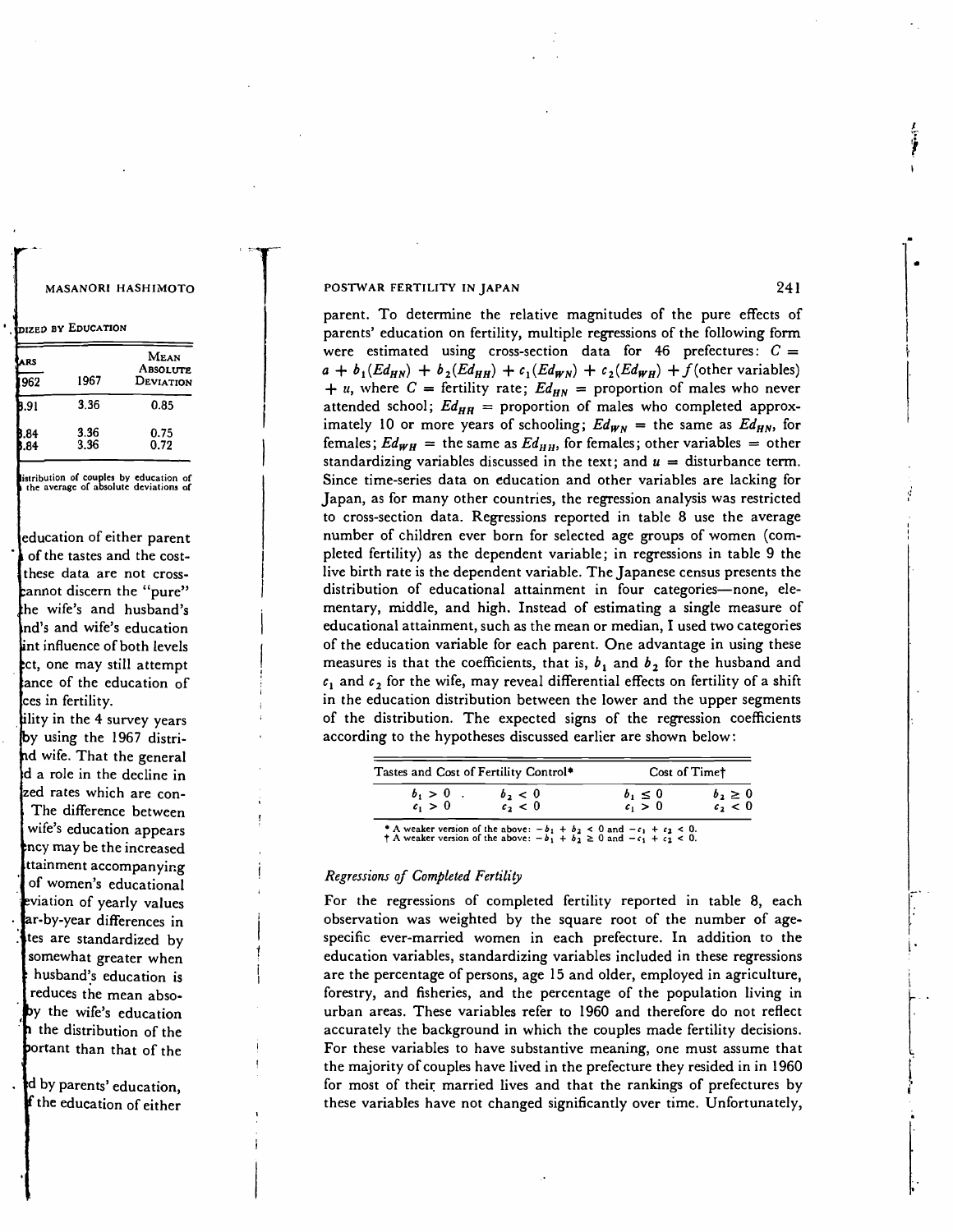|         | EGRESSIONS OF COMPLETED FERTILITY, 46 PREFECTURES IN JAPAN | 1960 CENSUS (WEIGHTED REGRESSION |
|---------|------------------------------------------------------------|----------------------------------|
| TABLE 8 |                                                            |                                  |
|         |                                                            |                                  |
|         |                                                            |                                  |
|         |                                                            |                                  |

| $\begin{array}{c} (187) \\ F(2,39) \\ 0.213* \end{array}$<br>$(F(2, 39)$<br>$F(2, 39)$<br>0.209*<br>None<br>0.191<br>$\begin{bmatrix} 0.006 \\ 0.21 \\ 5.03* \end{bmatrix}$<br>$-0.52$<br>$-0.52$<br>$0.64$<br>EDUCATION (MALE)<br>High<br>$\mathbf{I}$<br>$-0.179$<br>$(-1.07)$<br>$F(2, 39)$<br>$-0.378$ *<br>$(-2.95)$<br>None<br>$-0.009$<br>$-0.010$<br>$(-1.30)$<br>5.64*<br>$(-1.16)$<br>$-0.011$<br>Urban<br>$7.96*$<br>$\%$ Емрlотер<br>ij<br>F(2, 39)<br>39)<br>Agriculture<br>0.009<br>0.006<br>0.006<br>$\frac{(0.71)}{F(2)}$<br>(1.07)<br>$(50-59) (n = 46)$<br>$\widehat{\mathfrak{s}}$<br>Pooled $(n = 92)$<br>AGE COHORT<br>$(40-49)$ $(n =$<br>OF WIFE<br>$\bullet$<br>REGRESSION<br>NUMBER<br>$\bullet$<br>$\bullet$<br>$\sim$<br>$\sim$<br>- |                                                                                                                                        |                  |
|-----------------------------------------------------------------------------------------------------------------------------------------------------------------------------------------------------------------------------------------------------------------------------------------------------------------------------------------------------------------------------------------------------------------------------------------------------------------------------------------------------------------------------------------------------------------------------------------------------------------------------------------------------------------------------------------------------------------------------------------------------------------|----------------------------------------------------------------------------------------------------------------------------------------|------------------|
| 242                                                                                                                                                                                                                                                                                                                                                                                                                                                                                                                                                                                                                                                                                                                                                             | EDUCATION (FEMALE)<br>High                                                                                                             | $\bar{R}^2$ /S.E |
|                                                                                                                                                                                                                                                                                                                                                                                                                                                                                                                                                                                                                                                                                                                                                                 | <b>938</b><br>0.019<br>(0.21)<br>2.05<br>$\overline{\phantom{a}}$                                                                      |                  |
|                                                                                                                                                                                                                                                                                                                                                                                                                                                                                                                                                                                                                                                                                                                                                                 | 335<br>$-941$<br>$-0.099$<br>$(-8.0 -)$<br>$-0.043$<br>$11.38*$<br>$\mathbf{I}$                                                        |                  |
| (4.85)<br>$-0.001$<br>$(-0.06)$<br>5.18*<br>$-0.004$<br>$(-0.22)$<br>II<br>$\begin{pmatrix} 7.39 \\ -7.39 \\ -1.307 \\ -2.307 \\ -2.17 \\ -2.317 \\ -0.311 \\ -0.311 \\ -1.519 \end{pmatrix}$<br>$(-2.01)$<br>14.18*<br>$-0.012$<br>$\overline{1}$<br>f<br>84)<br>$(1.16)$<br>$F(2,$<br>Pooled<br>4                                                                                                                                                                                                                                                                                                                                                                                                                                                             | 809<br>342<br>0.038<br>$(-0.62)$<br>14.19*<br>$(-0.55)$<br>$\mathbf{I}$<br>$\begin{array}{c} (5.25) \\ F(2, 84) \\ 0.201* \end{array}$ |                  |
| F(2, 82)<br>$5.03*$<br>$\mathbf{I}$<br>F(2, 82)<br>$(-1.62)$<br>$-0.010$<br>$(-1.7)$<br>7.28*<br>$\mathbf l$<br>$\begin{array}{c} 0.004 \ 0.51 \ 0.009 \ 1.16 \ 1.16 \end{array}$                                                                                                                                                                                                                                                                                                                                                                                                                                                                                                                                                                               | $= 12.12*$                                                                                                                             |                  |
|                                                                                                                                                                                                                                                                                                                                                                                                                                                                                                                                                                                                                                                                                                                                                                 |                                                                                                                                        |                  |
| Socver.—Japan Prime Minister's Office (1960), various volumes)<br>Norr.—Sudent's revalues are in parentheses. Intercepts are not reported. Regression 3 allows only the intercept to vary between the two cohorts, while 4 allows                                                                                                                                                                                                                                                                                                                                                                                                                                                                                                                               |                                                                                                                                        |                  |
|                                                                                                                                                                                                                                                                                                                                                                                                                                                                                                                                                                                                                                                                                                                                                                 |                                                                                                                                        |                  |
|                                                                                                                                                                                                                                                                                                                                                                                                                                                                                                                                                                                                                                                                                                                                                                 |                                                                                                                                        |                  |

 $\ddot{\phantom{a}}$ 

 $\ddot{\phantom{0}}$ 

 $\ddot{\phantom{0}}$ 

l,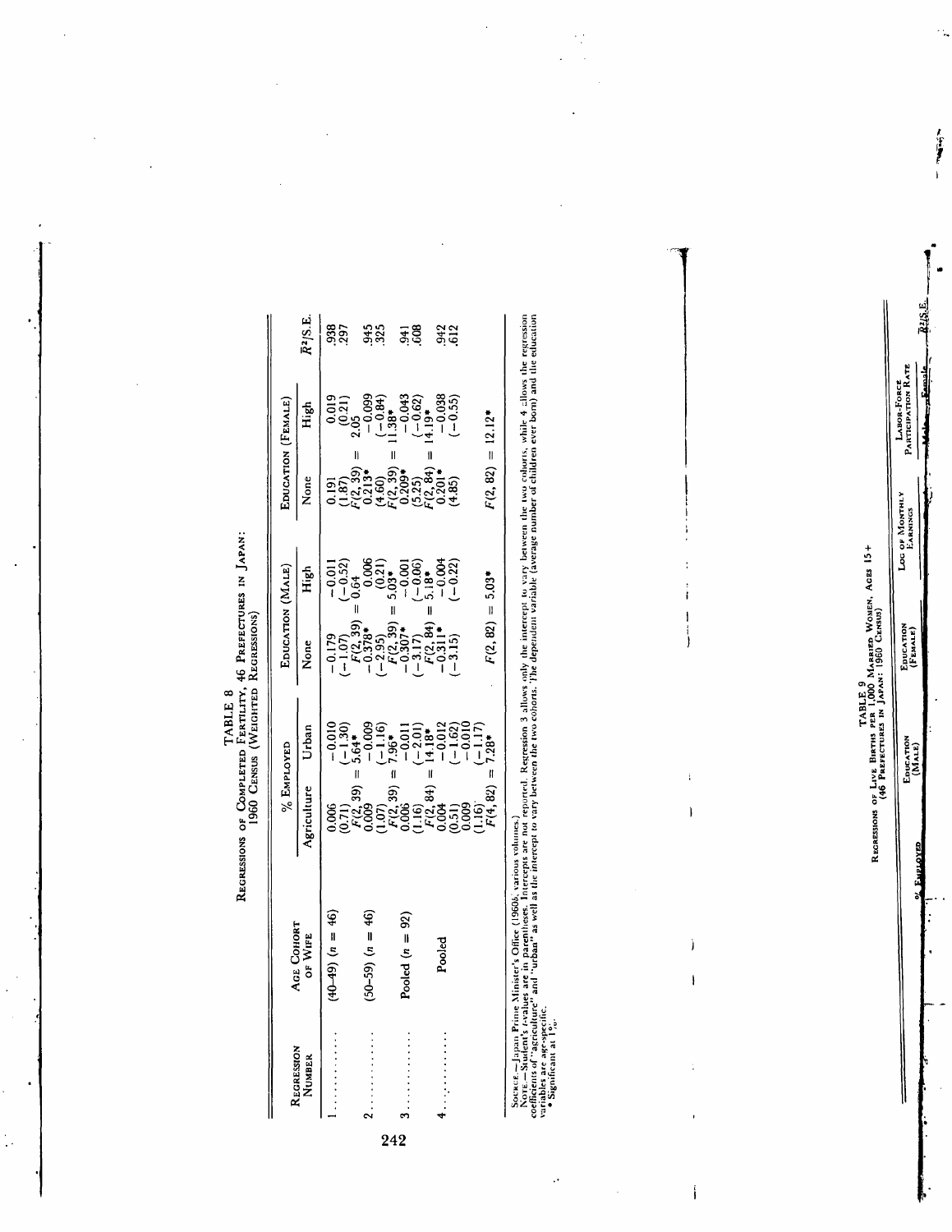|                                                                                                                                                                                                                                                   |                           |                                                                                                                |                                                           |                                                            | (46 PREFECTURES IN JAPAN: 1960 CENSUS)<br>TABLE 9 |                                               | REGRESSIONS OF LIVE BIRTHS PER 1,000 MARRIED WOMEN, AGES 15+              |                                                 |                            |                       |                       |                |
|---------------------------------------------------------------------------------------------------------------------------------------------------------------------------------------------------------------------------------------------------|---------------------------|----------------------------------------------------------------------------------------------------------------|-----------------------------------------------------------|------------------------------------------------------------|---------------------------------------------------|-----------------------------------------------|---------------------------------------------------------------------------|-------------------------------------------------|----------------------------|-----------------------|-----------------------|----------------|
| REGRESSION                                                                                                                                                                                                                                        |                           | % EMPLOYED                                                                                                     |                                                           | EDUCATION<br>(MME)                                         |                                                   |                                               | EDUCATION<br>(FEMALE)                                                     |                                                 | LOG OF MONTHLY<br>EARNINGS | LABOR-FORCE           | PARTICIPATION RATE    |                |
| NUMBER                                                                                                                                                                                                                                            | <b>ZOMPOSITION</b><br>ÄGE | Agriculture                                                                                                    | Urban                                                     | None                                                       | High                                              | None                                          | High                                                                      | Male                                            | Female                     | Male                  | Female                | R2/S.E.        |
| $\vdots$                                                                                                                                                                                                                                          | 2.765<br>(8.34)           | 0.189<br>F(2, 38)                                                                                              | $(-1, 29)$<br>$-0.184$                                    | $0.647$<br>$(0.17)$<br>$F(2.38)$<br>- 5.287                | $1.729$<br>$-2.59$<br>$-0.83$                     | $3.279*$                                      | $-6.322$<br>$(-1.67)$                                                     | $\vdots$                                        | $\vdots$                   | $\vdots$              | $\vdots$              | 0.739<br>5.411 |
| $2 \ldots$                                                                                                                                                                                                                                        | 2.339<br>(6.78)           | I)<br>$\mathbf{u}$<br>(1.04)<br>0.148                                                                          | $-0.039$<br>$(-\frac{52}{30})$                            | $\frac{-1.31}{F(2,36)}$<br>$-0.855$                        | $-0.38$<br>$-0.38$<br>$-$<br>$-$<br>II.           | $(2.34)$<br>$(2.30)$<br>$(5.00)$<br>$(3.36)$  | $-0.59$<br>$(-0.16)$<br>$\mathbf{I}$                                      | $\frac{13.422}{(1.28)}$                         | 9.624<br>$(-2.74)$         | $\vdots$              | $\vdots$              | 0.790<br>4.981 |
| .<br>$\ddot{\cdot}$<br>S                                                                                                                                                                                                                          | 2.618<br>(6.12)           | 2,362<br>0.262<br>(1.35)<br>F(2,                                                                               | $-0.138$<br>$(-0.88)$                                     | $\tilde{c}_3$                                              | 1585<br>1595<br>1595                              | 96)<br>F(2,                                   | 6.05<br>$(-1.58)$<br>= 4.5.1<br>$-6.111$<br>$\mathbf{0}$                  | $\vdots$                                        | $\vdots$                   | $-0.063$<br>$(-0.07)$ | $-0.189$<br>$(-1.90)$ | 5.502<br>0.744 |
|                                                                                                                                                                                                                                                   | $2.325$<br>(5.74)         | 1<br>0.158<br>F(2, 34)<br>F(2, 36)                                                                             | 0.021<br>$\begin{array}{c} 2.4 \\ 0.4 \\ 0.0 \end{array}$ | $F(2, 36)$<br>$-7.208$<br>F(2, 34)<br>1.59<br>$\mathbf{I}$ | m<br>T<br>$(-1.30)$<br>8<br>I                     | 3.743*<br>0.353<br>0.3533<br>0.3333<br>0.3334 | 6.20<br>$-0.263$<br>$(-0.06)$<br>$\mathbf{I}$<br>$\mathfrak l\mathfrak l$ | $\begin{array}{c} 13.799 \\ (1.23) \end{array}$ | $-10.045$<br>$( -2.87)$    | $-0.635$<br>$(-0.72)$ | $-0.54$<br>$(-0.54)$  | 5.043<br>0.797 |
| NorE.—Sudent's l'values are in parentheses. Age-composition variable is birth-rate-constant age distribution of women calculated by<br>Sounces.-Earnings: J                                                                                       |                           | apan Prime Minister's Office (1960a). Other variables: Japan Prime Minister's Office (1960b, various volumes). |                                                           |                                                            |                                                   |                                               |                                                                           |                                                 |                            |                       |                       |                |
|                                                                                                                                                                                                                                                   |                           |                                                                                                                |                                                           |                                                            | $\mathbf{w}_1$                                    | $B_i W_{ij}$                                  |                                                                           |                                                 |                            |                       |                       |                |
| where B <sub>1</sub> is the birth rate in the ith age class for all women in Japan, W <sub>1</sub> is the proportion of women in the ith age class in the ith prefecture (i = 15-19, 20-24, 25-29, 30-34, 36-24, 25-29, 30-34, 36-34, 36-34, 36-3 |                           |                                                                                                                |                                                           |                                                            |                                                   |                                               |                                                                           |                                                 |                            |                       |                       |                |
|                                                                                                                                                                                                                                                   |                           |                                                                                                                |                                                           |                                                            |                                                   |                                               |                                                                           |                                                 |                            |                       |                       |                |
| $\epsilon$                                                                                                                                                                                                                                        |                           |                                                                                                                |                                                           |                                                            |                                                   |                                               |                                                                           |                                                 |                            |                       |                       |                |

243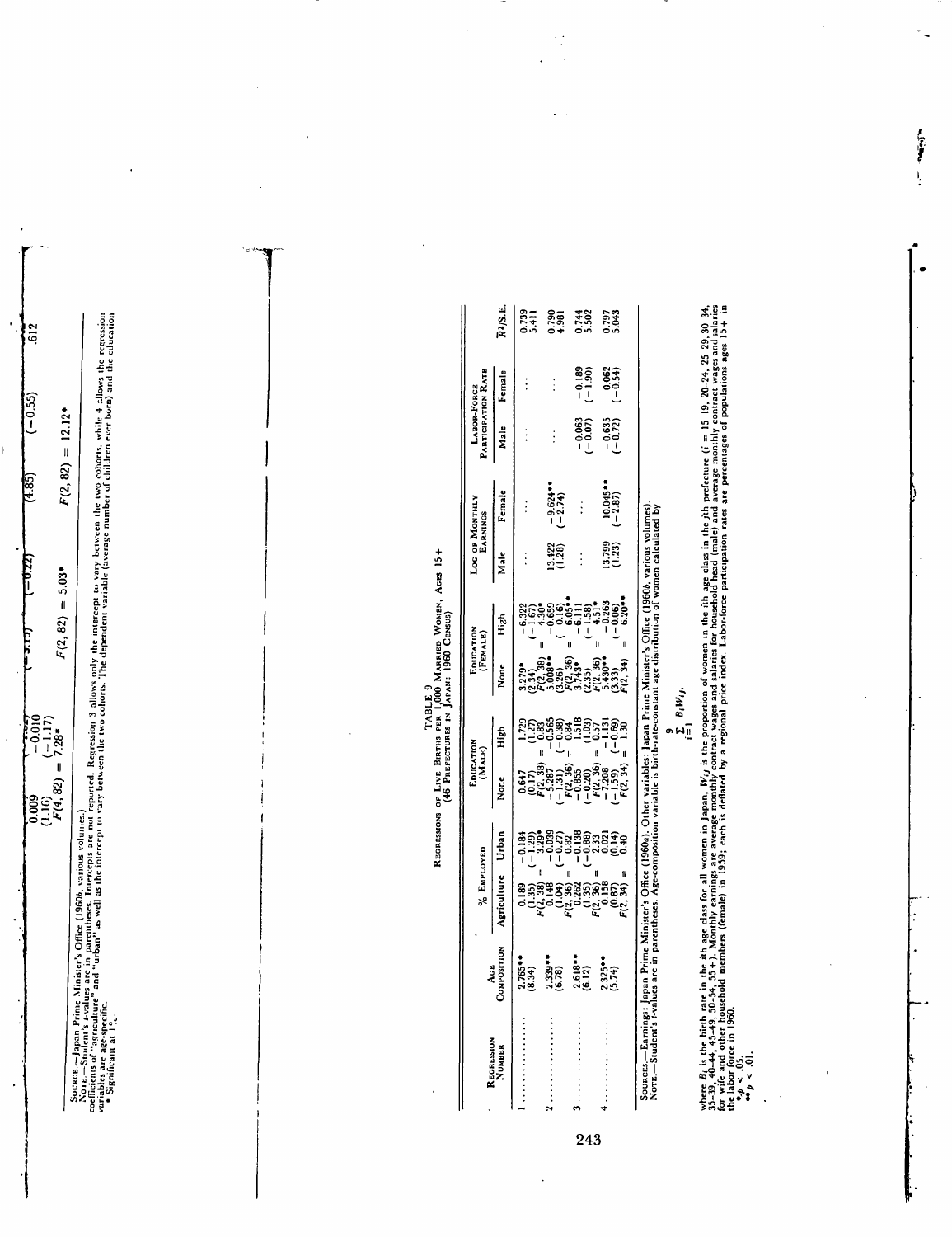..

neither income nor earnings is held constant in these regressions for lack of data pertaining to these age groups.

Regressions 1 and 2 were run for married women, ages 40-49 and 50—59, respectively. No coefficient in regression 1 is significant. The ambiguous result obtained for this cohort may be partly because the majority of these women were married during World War II times. Uncertainty about the future and participation by males in war activities may have distorted family-size decision making. The sizes of the regression coefficients for the education variables satisfy the weaker prediction of the cost-of-time hypothesis, however. For regression 2, the results are less ambiguous. Judging from the *t*-values, both  $Ed_{HN}$  and  $Ed_{WN}$  are significant at the 1 percent level, and the F-values for the education variables indicate that both the husband's and the wife's education are statistically significant at better than <sup>1</sup> percent. Both husband's and wife's education obtain regression coefficients that are largely consistent with the cost-of-time hypothesis.

To determine if the fertility relationships for the two groups of married women were different, I tested three null hypotheses using Chow's (1960) test for equality of two regressions. The three null hypotheses were that (1) the two relationships are completely the same; (2) the two relationships are the same except for the intercept; and (3) the two relationships are the same only with respect to the education variables. The first null hypothesis was rejected ( $F_{7,78} = 10.93$ ), but the latter two were accepted. Based on these findings, I pooled the observations for the two groups and obtained regressions 3 and 4. Regression 3 assumes that only the intercept differs, while regression 4 assumes that everything except the education coefficients differs between the two groups. The results for pooled regressions 3 and 4 are quite similar. Both husband's and wife's education are statistically significant at better than <sup>1</sup> percent, with regression coefficients as expected from the cost-of-time hypothesis.

The results of these regressions clearly support the economic framework based on the cost-of-time hypothesis. According to the coefficients of the pooled regressions, male education variables higher by one standard deviation unit, holding female education constant, are associated with higher fertility by about 0.13 children. Holding male education constant, female education variables higher by one standard deviation are associated with about 0.30 fewer children. However, the relationship between education and fertility is apparently nonlinear. The distribution of either parent's educational attainment has a greater effect on average completed fertility when it shifts from no education to some education than when it shifts from some to high education.<sup>18</sup> While influences of

<sup>18</sup> Ben-Porath, above, reported a similar finding for Israel. In particular, the sharpest decline in fertility was observed between women with no education and women with some education.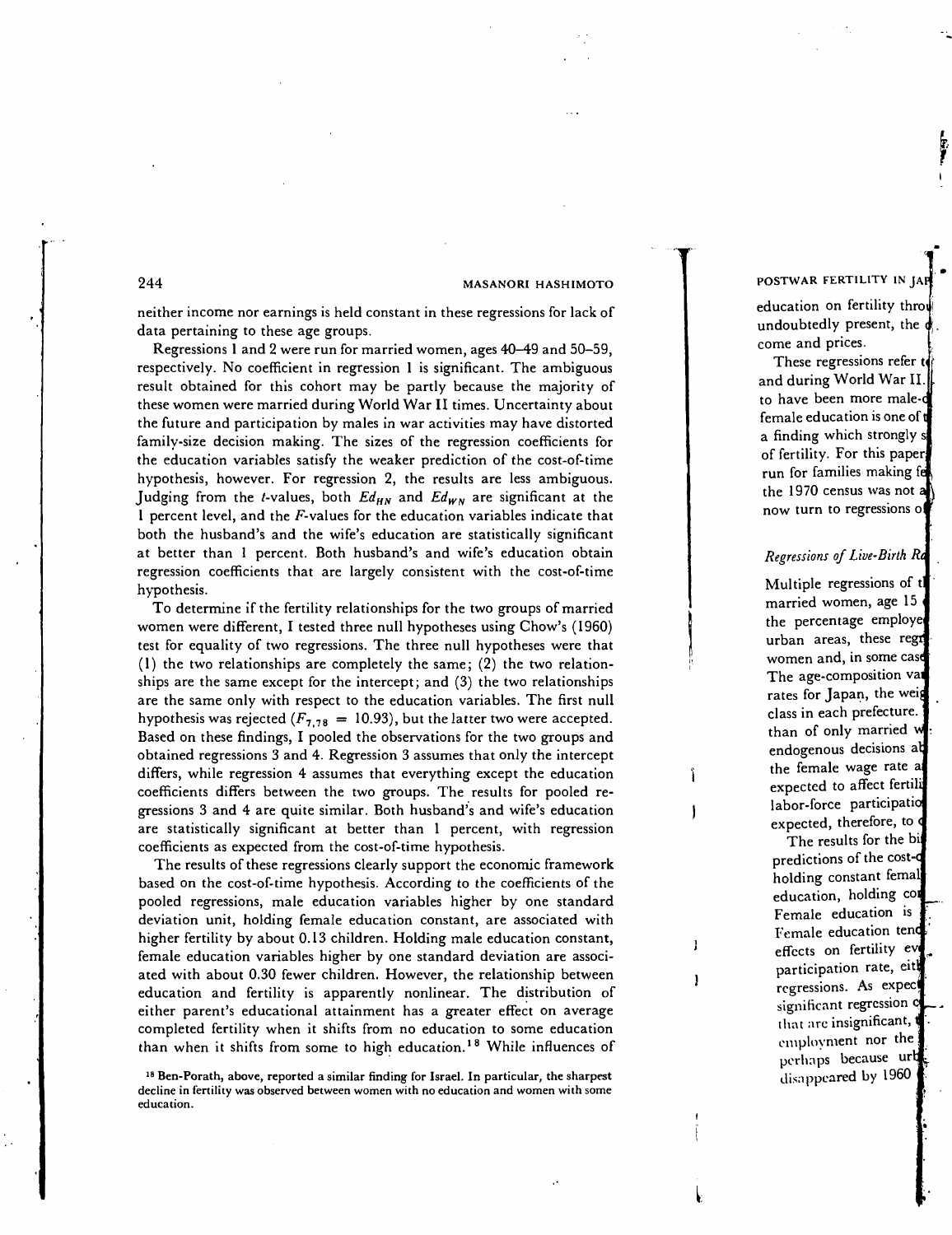education on fertility through tastes and the cost of fertility control are undoubtedly present, the dominant influences appear to be through income and prices.

These regressions refer to families which made fertility decisions before and during World War II. One would expect the decision-making process to have been more male-dominated in these than in postwar years. Yet female education is one of the most important variables in these regressions, a finding which strongly supports the relevance of the economic analysis of fertility. For this paper, regressions of completed fertility could not be run for families making fertility decisions during the postwar years, since the 1970 census was not available for all prefectures. As an alternative, I now turn to regressions of live birth rates in 1960.

### Regressions of Live-Birth Rates

Multiple regressions of the number of live births in 1960 per thousand married women, age 15 or older, are reported in table 9. In addition to the percentage employed in agriculture and the percentage living in urban areas, these regressions hold constant the age composition of women and, in some cases, wage rates and labor-force participation rates. The age-composition variable is a weighted average of age-specific birth rates for Japan, the weights being the percentage of women in each age class in each prefecture. The percentage distributions of all women rather than of only married women were used because the latter may reflect endogenous decisions about the timing and duration of marriage. Both the female wage rate and the female labor-force participation rate are expected to affect fertility negatively. The male wage rate and the male labor-force participation rate would capture income effects and are expected, therefore, to obtain positive regression coefficients.

The results for the birth-rate regressions are largely consistent with the predictions of the cost-of-time hypothesis. An increase in male education, holding constant female education, increases, and an increase in female education, holding constant male education, decreases the birth rate. Female education is always more significant than male education. Female education tends to remain statistically significant with negative effects on fertility even after the female wage rate and labor-force participation rate, either separately or together, are introduced in the regressions. As expected, the female wage rate obtains negative and significant regression coefficients. The male wage rate obtains coefficients that arc insignificant, though with expected signs. Neither the agricultural employment nor the urbanization variable has significant coefficients, perhaps because urban-rural differences in birth rates had largely disappeared by 1960 (see table 1).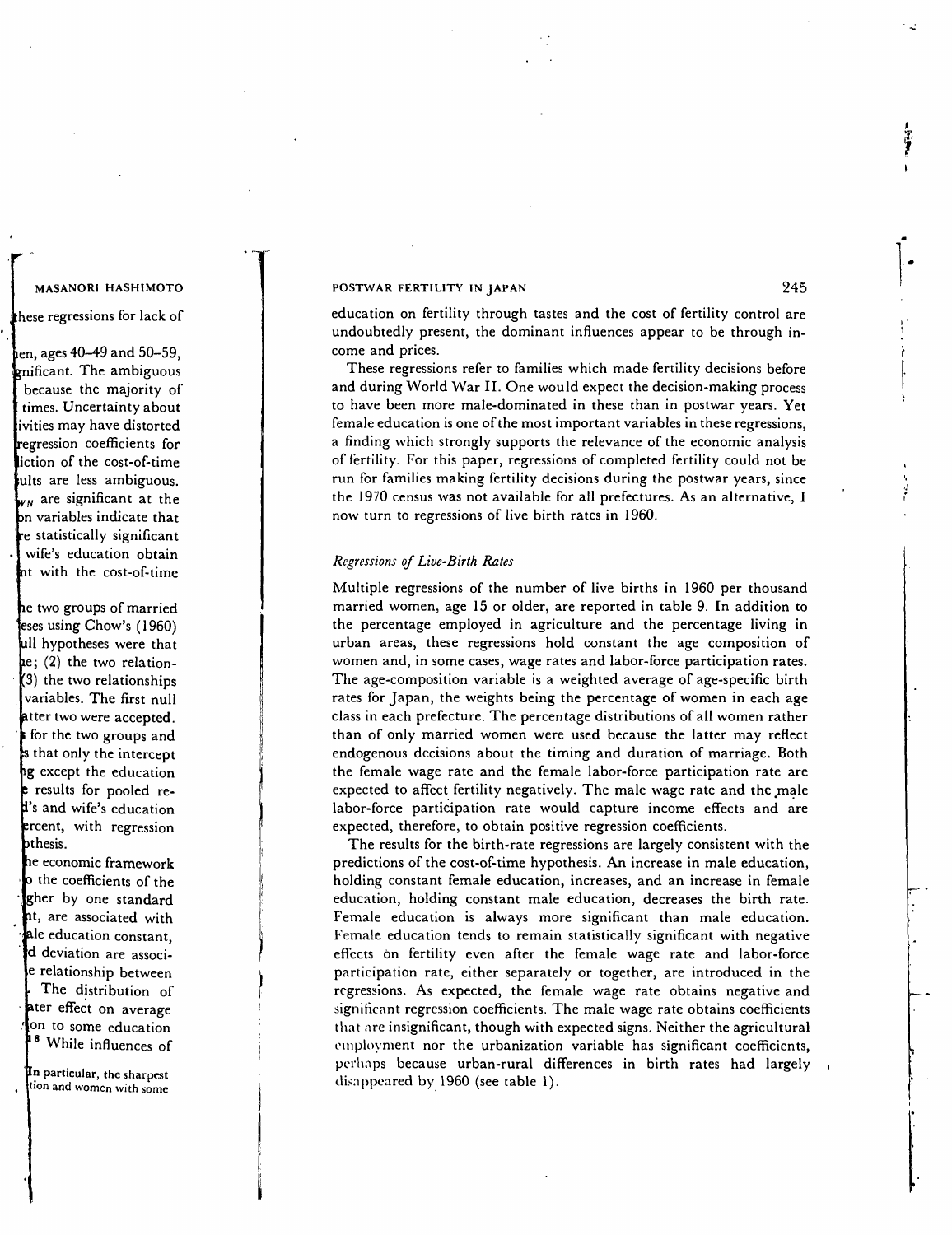Adding wage-rate variables to the regressions greatly reduces the effect of female education on the birth rate. Without the wage-rate variables in regressions 1 and 3, a uniform percentage shift upward in the female education distribution reduces the birth rate by about 10, for example,  $-3.279 - 6.322 = -9.6$  for regression 1, but the magnitude drops to about five when the wage-rate variables are introduced in regressions 2 and 4. This finding is not surprising since the cost-of-time effects are likely to be captured jointly by female education and wage rates. The female wage rate also reduces the magnitude and significance of the female labor-force participation rate, as expected if decisions about fertility and labor supply are made simultaneously on the basis of the wage rate.<sup>19</sup> The nonlinearity usually observed in the effects of female education is observed only when wage rates are held constant. Otherwise, the results are ambiguous: the deterrent effect of female education appears greater when education increases from some to high than from none to some schooling, though the regression coefficients for "high" are never statistically significant.

These regressions suggest that area differences in the birth rate reflect differences in the female variables more than in the male variables. For example, according to regression 2, increasing all the male variables by one standard deviation unit, holding constant other variables, increases births per thousand married women by about three, but similar increases in female variables decrease the birth rate by 10. Calculations for regression 4 show the effect of male variables to be  $+1.2$  and the effect of female variables to be  $-10.9$ .

# V. Summary and Agenda

Increased access to abortions in Japan undoubtedly contributed to the post—World War II acceleration of that country's decline in fertility. But I conclude that fertility would still have declined at a more rapid rate than in the prewar period, which had been characterized by a mild and rather monotonic decline, if abortion had not been legalized. Therefore,

<sup>19</sup> A rise in the female wage rate, other things being equal, increases the attractiveness of labor-force participation relative to home production, including child rearing. Therefore, increased female wage rates not only directly reduce fertility demand but also increase labor-force participation, which in turn indirectly reduces fertility still more. Moreover, the direction of causation may also run from higher birth rates in an area to lower female labor-force participation there. To allow for such simultaneity, regressions 3 and 4 were also estimated by two-stage least squares, treating female labor-force participation as endogenous. However, these estimates did not substantially differ from the ordinary least-squares estimates. The labor-force participation regressions seem to have been plagued by multicollinearity. Although the regressions were statistically significant, judging by the F-values, with coefficients of determination above 0.70, they did not successfully disentangle the effects of the exogenous variables.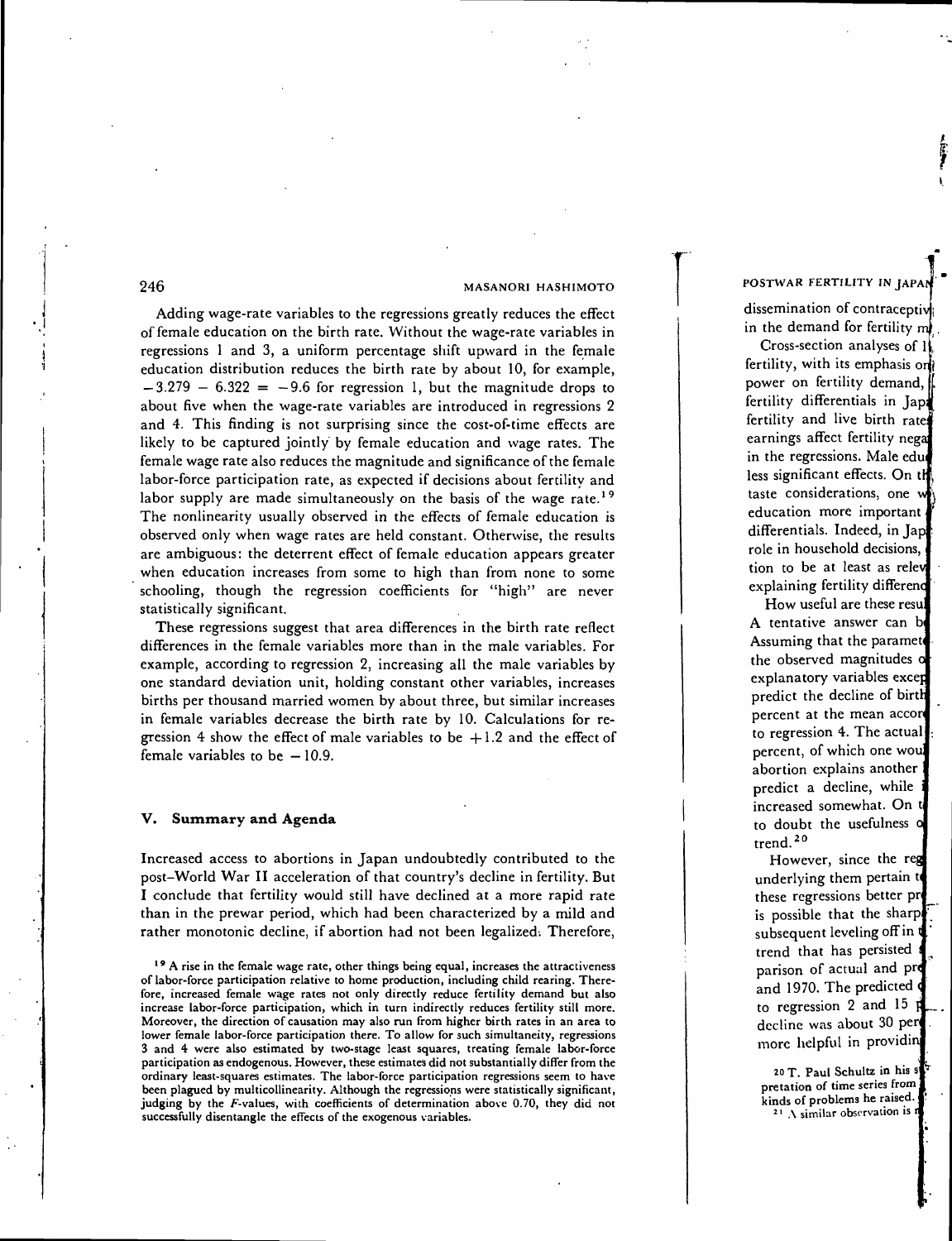dissemination of contraceptive information and/or an accelerated decline in the demand for fertility must also have contributed to the trend.

Cross-section analyses of 1960 data reveal that the economic theory of fertility, with its emphasis on the effects of female education and earning power on fertility demand, provides a useful framework for analyzing fertility differentials in Japan. In particular, regressions of completed fertility and live birth rates in 1960 show that female education and earnings affect fertility negatively and are the most significant variables in the regressions. Male education and earnings tend to have positive but less significant effects. On the basis of only sociological, demographic, or taste considerations, one would not necessarily expect to find female education more important than male education in explaining fertility differentials. Indeed, in Japan, because of the male's generally dominant role in household decisions, one would have expected to find male education to be at least as relevant as female education, if not more so, in explaining fertility differences.

How useful are these results in interpreting the fertility trends in Japan? A tentative answer can be obtained from the regressions in table 9. Assuming that the parameter estimates remain stable over time and using the observed magnitudes of change between 1950 and 1960 for all the explanatory variables except for the age-composition variable, my results predict the decline of births per thousand married women to be only 4 percent at the mean according to regression 2, and 3 percent according to regression 4. The actual decline between 1950 and 1960 was about 42 percent, of which one would hope to explain about half if legalization of abortion explains another half. For the period 1960—70, both regressions predict a decline, while in fact births per thousand married women increased somewhat. On the basis of these results, one may be inclined to doubt the usefulness of cross-section regressions in interpreting the trend. 20

However, since the regression models and the economic hypotheses underlying them pertain to long-run adjustments, one would expect from these regressions better predictions of longer-term changes in fertility. It is possible that the sharp decline of fertility during the 1950s and the subsequent leveling off in the 1960s represent swings around a longer-term trend that has persisted since  $1920$ .<sup>21</sup> If so, a more appropriate comparison of actual and predicted declines might be made between 1950 and 1970. The predicted decline for this period was 19 percent according to regression 2 and 15 percent according to regression 4. The actual decline was about 30 percent. These regressions appear, therefore, to be more helpful in providing an interpretation of the longer-term fertility

<sup>20</sup>T. Paul Schultz in his study of Taiwan, below, discusses problems in the interpretation of time series from cross-section estimates of parameters. Here I ignore the kinds of problems he raised.

 $21$  A similar observation is made by Okazaki (1970, p. 26).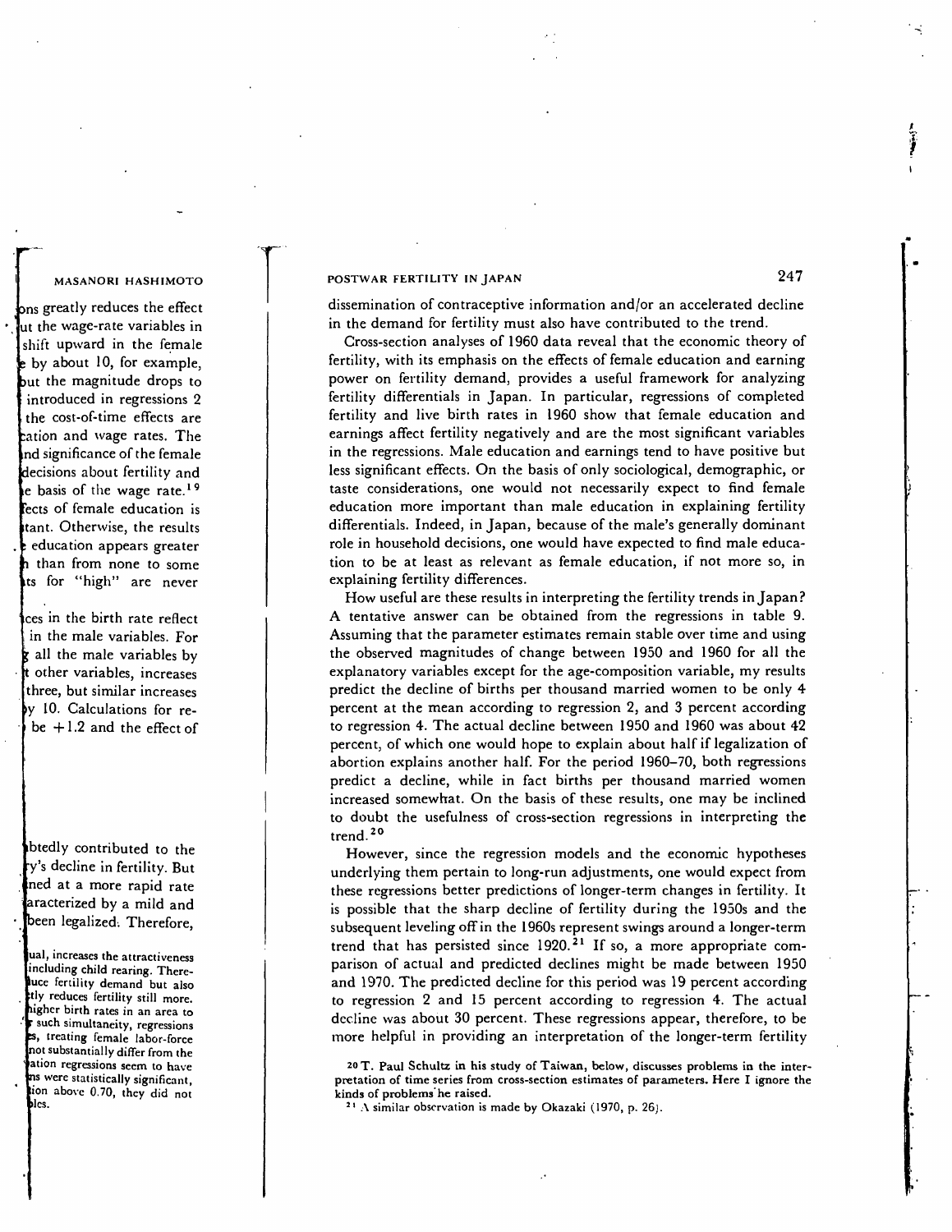$\ddot{\phantom{a}}$ 

|                                                                                                  |                           | 1960           | 1969               | <b>RATES OF CHANGE</b> |                    |                    |
|--------------------------------------------------------------------------------------------------|---------------------------|----------------|--------------------|------------------------|--------------------|--------------------|
|                                                                                                  | 1950                      |                |                    | 1950–60<br>(%)         | 1960-69<br>$(\% )$ | 1950–69<br>$(\% )$ |
| Crude birth rate:<br>Japan<br>$U.S.$ (white) $\ldots \ldots$                                     | 28.1<br>23.5 <sub>1</sub> | 17.2<br>23.21  | $17.9*$<br>16.6    | $-38.8$<br>$-1.3$      | 4.1<br>$-28.5$     | $-36.3$<br>$-29.4$ |
| Total fertility rate:<br>$\mathbf{Japan} \dots \dots \dots \dots \dots$<br>U.S. (white) $\ldots$ | 3.63<br>$3.05+$           | 1.99<br>3.56t  | 2.108<br>$2.37$ II | $-45.2$<br>16.7        | 1.05<br>$-33.4$    | $-44.6$<br>$-22.3$ |
| Real GNP per capita: $(1950 = 100)$<br>$Japan \dots \dots \dots \dots$<br>U.S.                   | 100<br>$100 -$            | 247.4<br>115.2 | 529.3<br>152.7     | 147.4<br>15.2          | 114.0<br>32.5      | 429.3<br>52.7      |
| Real wage (1950=100):<br>$Japan \dots \dots \dots \dots$<br>$U.S.$                               | 100<br>100                | 170.2<br>136.2 | 253.9<br>177.3     | 70.2<br>36.2           | 49.2<br>30.2       | 153.9<br>77.3      |
| Percentage employed in agriculture:<br>$Japan \dots \dots \dots \dots$<br>U.S.                   | 48.7<br>12.1              | 30.0<br>8.3    | 17.8<br>4.6        | $-38.4$<br>$-31.4$     | $-40.7$<br>$-44.6$ | $-63.4$<br>$-62.0$ |
| Percentage female in non-agricultural employment:<br>$Japan \dots \dots \dots \dots$<br>U.S.     | 29.0<br>31.3              | 35.1<br>34.6   | 36.6<br>38.3       | 21.0<br>10.5           | 4.3<br>10.7        | 26.2<br>22.4       |

TABLE 10 A COMPARISON OF TRENDS IN FERTILITY AND ECONOMIC VARIABLES: 1950—69 (JAPAN AND UNITED STATES)

§ Average between 1965 and 1968.<br>|| For 1968.

decline in terms of price and income variables, but they are not likely to facilitate understanding of the shorter-term movements by which the decline may actually occur.

In table 10 some of the salient features of the United States and Japanese experiences during the postwar years are compared. If the economic framework for fertility analysis has general validity, it would predict more rapid fertility changes for countries experiencing more rapid changes in their economies. Clearly, both the economic variables examined and fertility rates changed more rapidly in Japan than in the United States during 1950—69. A similar point is observed if one confines the comparison to the periods in which fertility declined: 1950—60 for Japan and 1960—69 for the United States.

Much more work is needed before we fully understand the reasons for the possible acceleration in the decline of fertility demand in Japan in the l950s and the leveling off in the l960s. A promising area for investigation is the interaction of the demands for quality and quantity of children in Japan. There may have been an accelerated substitution of quality for quantity during the postwar years because of income effects.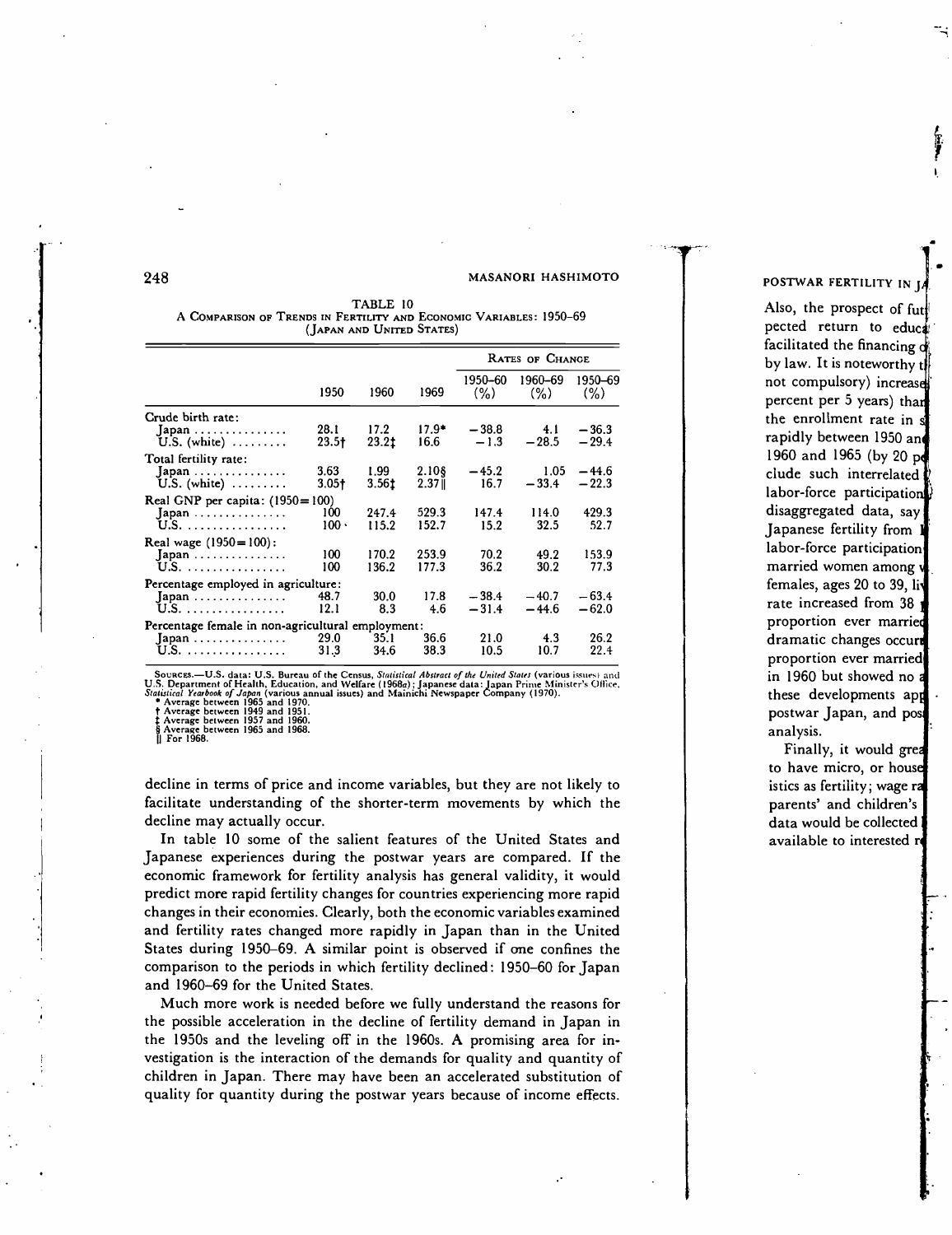Also, the prospect of future economic growth may have raised the expected return to education and rising family income increasingly facilitated the financing of children's education beyond the level required by law. It is noteworthy that the enrollment rate in kindergarten (which is not compulsory) increased more sharply between 1950 and 1960 (by 95 percent per 5 years) than between 1960 and 1965 (by 58 percent). Also, the enrollment rate in senior high school (not compulsory) rose more rapidly between 1950 and 1960 (by 26 percent per 5 years) than between 1960 and 1965 (by 20 percent). The model may also be extended to include such interrelated aspects of behavior as marriage and female labor-force participation. Such a model may be estimated using more disaggregated data, say by age, than I use here. The rapid decline in Japanese fertility from 1950 to 1960 coincided with an increase in the labor-force participation of females and a decrease in the proportion of married women among women of childbearing age. For example, among females, ages 20 to 39, living in urban areas, the labor-force participation rate increased from 38 percent in 1950 to 43 percent in 1960, and the proportion ever married decreased from 75 to 70 percent. The most dramatic changes occurred for females, ages 20 to 24, among whom the proportion ever married dropped from 43 percent in 1950 to 31 percent in 1960 but showed no appreciable change in the 1960s. The pace of all these developments appears synchronous with the fertility history of postwar Japan, and possible relationships among them deserve rigorous analysis.

Finally, it would greatly enhance the scope and accuracy of analysis to have micro, or household, data for Japan on such related characteristics as fertility; wage rates and family wealth, age, and work experience; parents' and children's education; and contraceptive use. Ideally, such data would be collected longitudinally for a given set of families and made available to interested researchers in raw rather than summarized form.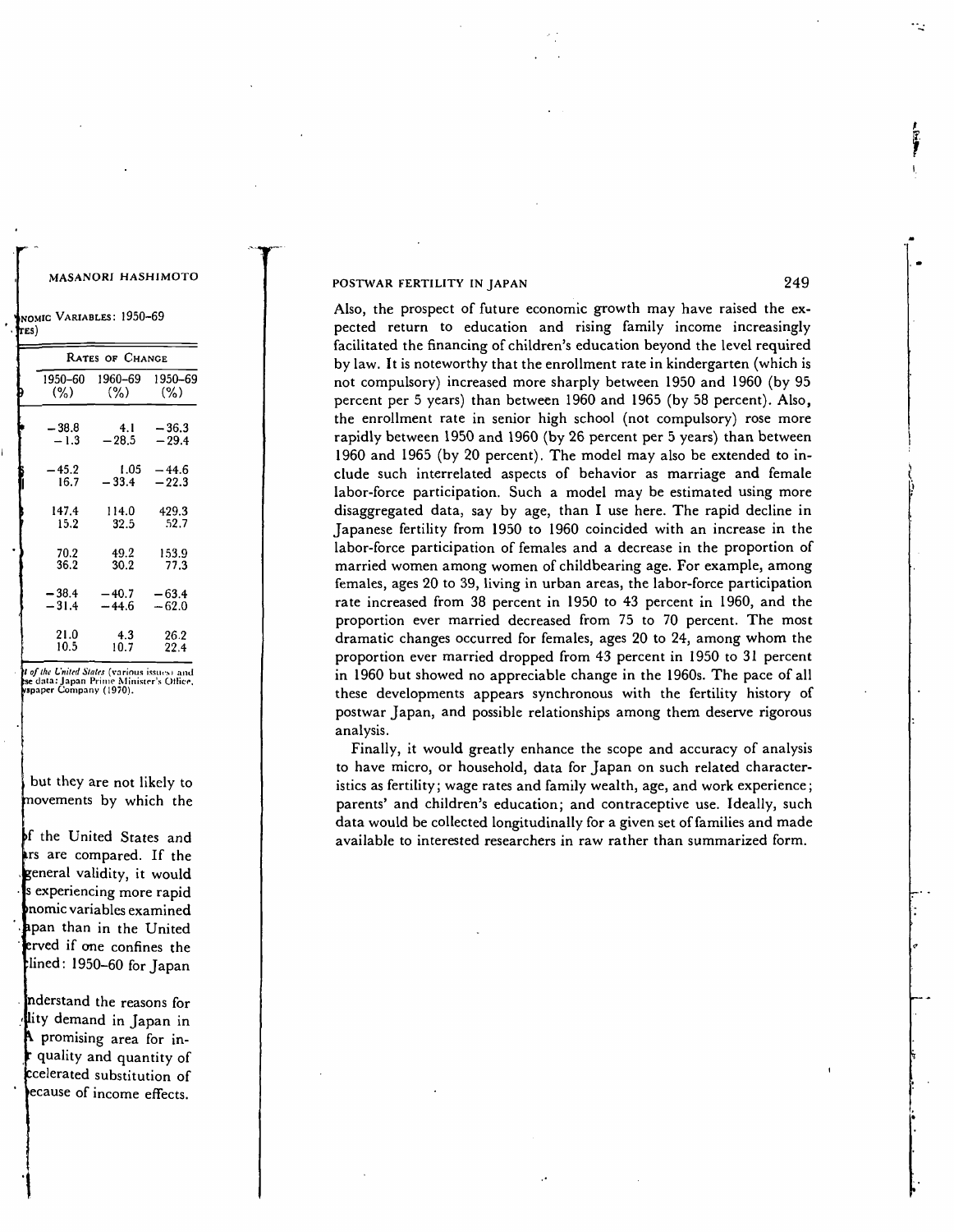# Comment

# Gary R. Saxonhouse

University of Michigan

At a conference of distinguished specialists on human capital theory my comparative (absolute?) advantage is in the study of the Japanese economy. Much the same can be said for Hashimoto's paper. No attempts at any significant new departures in human capital theory or in the testing of such theory are made in this paper. Rather, one finds here an extension of a now-familiar approach to Japanese data with now-familiar results.' This is a study that can stand alongside the Israel and Taiwan studies by Ben-Porath and T. Paul Schultz, respectively. Hashimoto's paper is another line, and an admirably executed line at that, in T. Paul Schultz's table Al below.

Flashimoto's ultimate concern is in explaining the acceleration in the l9SOs of the long-term decline in Japanese fertility and the subsequent bottoming out of this decline in the l96Os. The achievements of this particular paper are more modest. An attempt is made to challenge what Hashimoto finds is a simplistic overemphasis on the diffusion of abortion and contraceptive practice after 1948 (i.e., a downward shift in the supply of birth-control schedules). As an alternative, Hashimoto stresses outward shifts of the demand schedule for birth control resulting from the increasing cost of female time in postwar Japan.2

<sup>1</sup> Hashimoto states that, previous to this paper, there had been but one other economic study of fertility in Japan. This is a bit unfair. Only if the literature is restricted to that in English and one assumes the economic study of fertility starts with Becker is this statement true. Unlike the United States, in Japan throughout the twentieth century demographic study remained within the province of economists. For a sample of Japanese work, see

<sup>2</sup> My reading of the Japanese literature suggests that most Japanese demographers would applaud Hashimoto's stress on changes in both the demand and supply schedules. Some Japanese demographers do appear to part company with Hashimoto when it comes to a discussion of the determinants of the demand-schedule shifts. There is a Japanese emphasis on the role of wealth. Relative to the period prior to World War II, Japan of the early 1950s is seen as a poor country.

ν,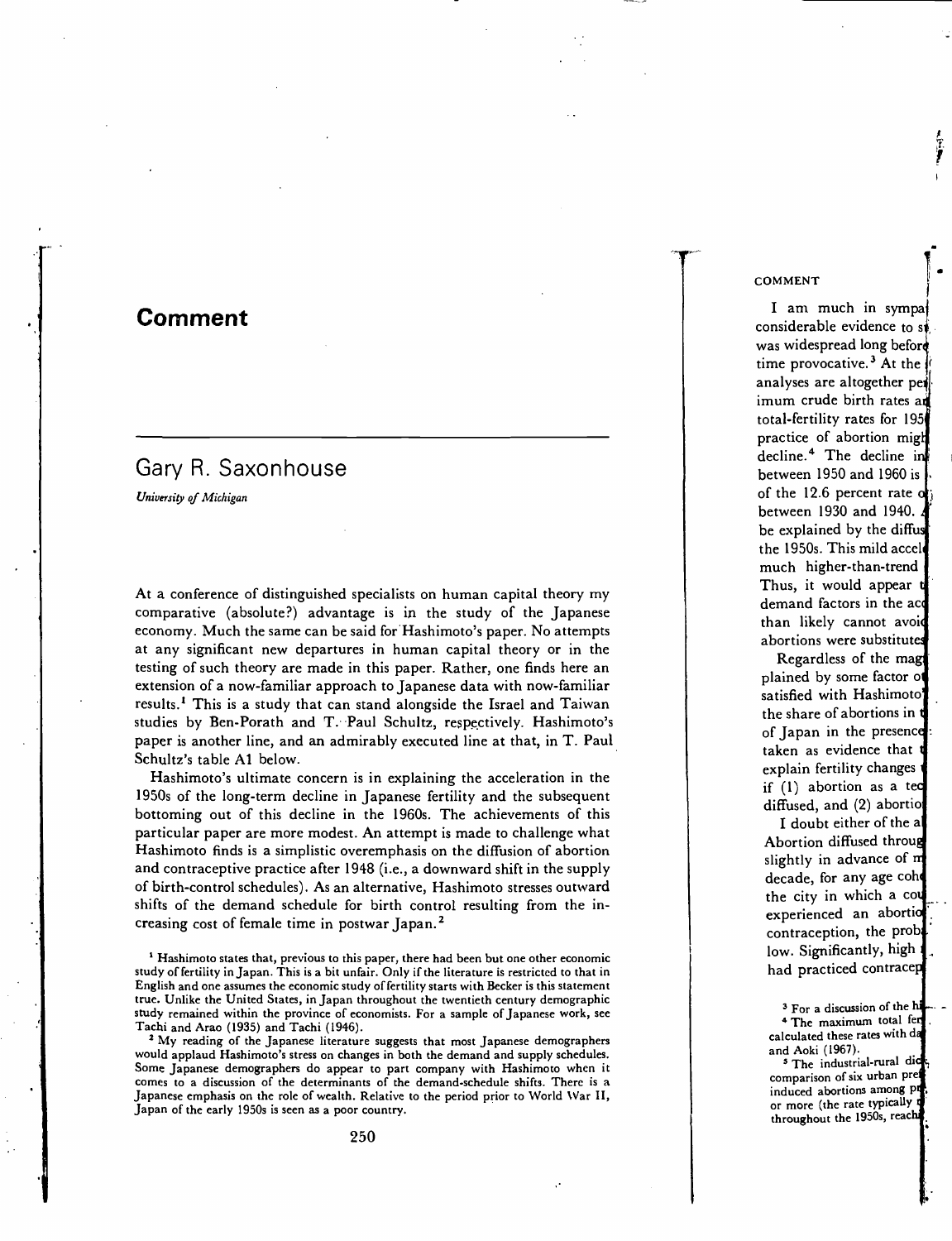#### $COMMENT$  251

I am much in sympathy with Hashimoto's hypotheses. There is considerable evidence to suggest that control of fertility within marriage was widespread long before 1948, and I do find stress on the cost of female time provocative.<sup>3</sup> At the same time, I do not think Hashimoto's various analyses are altogether persuasive. For example, if instead of using maximum crude birth rates and maximum general-fertility rates, maximum total-fertility rates for 1950 and 1960 are calculated, it appears that the practice of abortion might very well have tripled the rate of fertility decline.4 The decline in the estimated maximum total-fertility rate between 1950 and 1960 is 16.8 percent. This is only a modest acceleration of the 12.6 percent rate of decline exhibited in the actual fertility rates between 1930 and 1940. An acceleration of this magnitude might easily be explained by the diffusion of modern contraceptive techniques during the 1950s. This mild acceleration might also be viewed as a reaction to the much higher-than-trend total-fertility rates between 1940 and 1950. Thus, it would appear that if Hashimoto wishes to stress the role of demand factors in the acceleration of Japanese fertility decline, he more than likely cannot avoid an inquiry into the extent to which legal abortions were substitutes for older forms of birth control.

Regardless of the magnitude of the acceleration remaining to be explained by some factor other than the legalization of abortion, I am not satisfied with Hashimoto's analysis of the spread of contraception. That the share of abortions in total births is high and rising in the rural regions of Japan in the presence of a sharply declining pregnancy rate can be taken as evidence that the spread of contraception is not sufficient to explain fertility changes unexplained by the legalization of abortion only if (1) abortion as a technique of birth control is already completely diffused, and (2) abortion is viewed as a technique of last resort.<sup>5</sup>

I doubt either of the above conditions held for Japan during the l950s. Abortion diffused throughout Japan in much the same manner and only slightly in advance of modern contraception. At any point during that decade, for any age cohort, the better educated a couple and the larger the city in which a couple lived, the higher the probability they had experienced an abortion. Among couples who had never practiced contraception, the probability of an abortion experience was relatively low. Significantly, high rates of abortion were found among couples who had practiced contraception and for one reason or another discontinued

<sup>3</sup> For a discussion of the history of birth control in Japan, see Honjo (1941).

 $\cdot$ 

The maximum total fertility rates in 1950 and 1960 are 4.16 and 3.46. I have calculated these rates with data taken from Japan Ministry of Health and Welfare (1967) and Aoki (1967).

<sup>5</sup> The industrial-rural dichotomy presented in Hashimoto's table 4 is based on a magnitude of it is based on a comparison of six urban prefectures with five rural ones. As an alternative, the share of induced abortions among pregnancies of Japanese women not living in cities of 50,000 or more (the rate typically regarded as the rural rate) can be examined. This rate rose throughout the l950s, reaching a peak in 1961 (see Aoki [1967, p. 44j).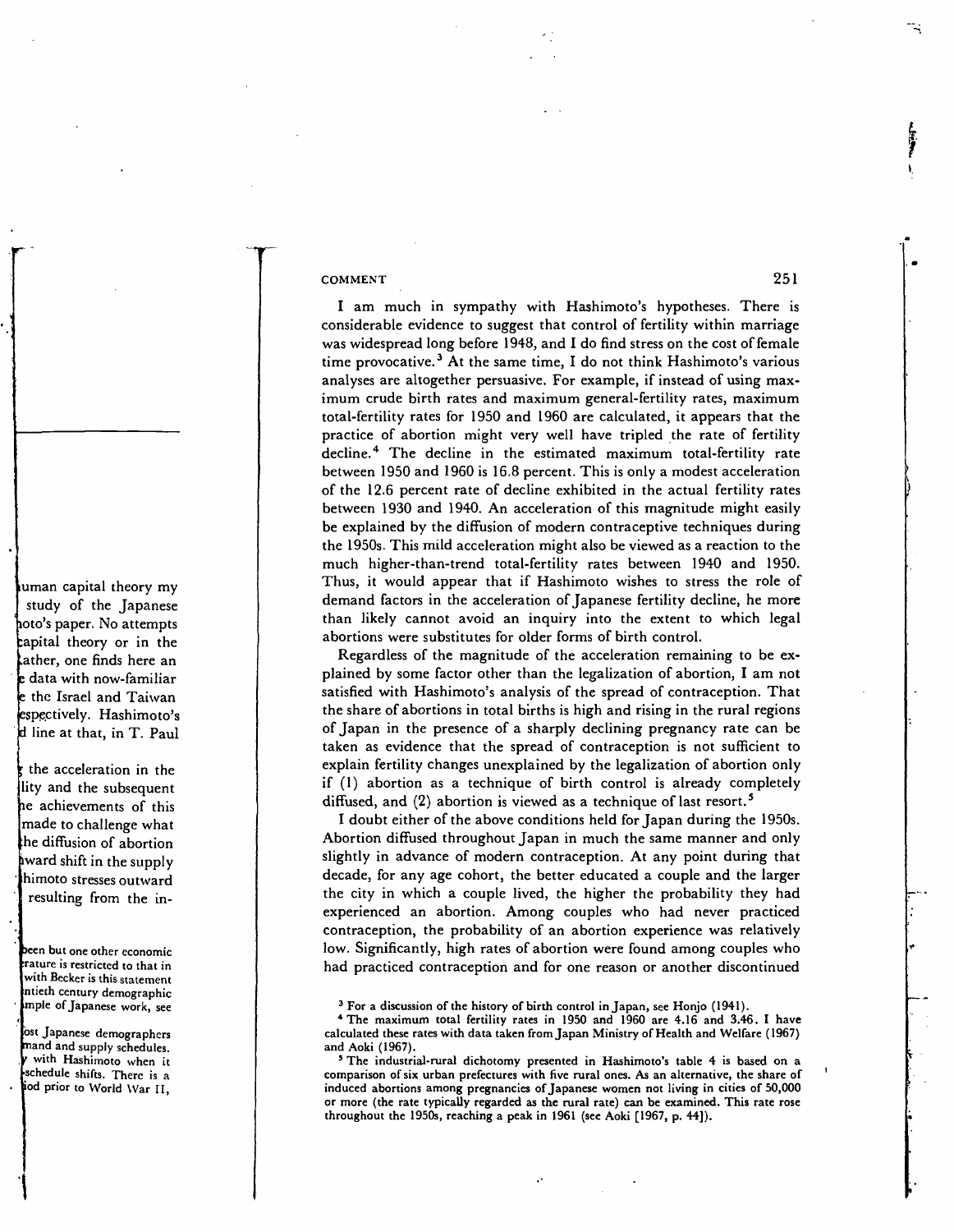$\ddot{\phantom{a}}$ 

this practice.6 I would conclude that abortion was not necessarily a birth-control technique of last resort and that the rising share of abortions in total pregnancies in rural areas during the 1950s might very well reflect a positive reaction to the diffusion of a new technique.<sup>7</sup>

While Hashimoto does not make manifest the need for a new demand variable to explain the movement of postwar Japanese fertility, the final section of his paper does stand on its own as a test of competing hypotheses in explaining regional differentials. The results reported in tables 8 and 9 tend to support Hashimoto's de-emphasis of the role of the cost of fertility control. In both sets of regressions, I have a particular problem with the education variables Hashimoto chooses to use as explanatory variables. The male education variables in the completed-fertility regressions are based on the assumption that Japanese women are marrying Japanese men of the same age. Actually, Japanese women of the age cohorts in question were marrying men who were, on the average, 4 to 5 years older than themselves.<sup>8</sup> The peculiarities of the Japanese enforcement of their compulsory-education legislation make it a matter of some importance whether a male reached school age before 1900 (as a substantial proportion of the husbands of the women in these cohorts did) or after 1905. There was considerable variability among prefectures in the degree of male compliance with the compulsory education laws before 1900. After 1905, compliance was almost complete among the prefectures.9 The degree of compliance across prefectures is only weakly correlated between the two periods. Interestingly enough, noncompliance for males in the earlier period is rather strongly correlated with noncompliance for females in the later period.'0 It follows that if one is a believer in the cost-of-fertility hypothesis (and only if one is a believer in the cost-offertility hypothesis), it is possible to argue that the errors in the male education variable are imparting a positive bias to the estimate of the

6 The surveys on which the above analysis is based were conducted and periodically published by the Mainichi Newspaper Company (1950); see also Taeuber (1958, p.282).

<sup>7</sup> There is every reason to believe that the spread of contraceptive methods in rural Japan was rapid in the late 1950s. The aforementioned Mainichi surveys indicate a better-than-25-pereent increase in contraceptive practice between 1955 and 1959. These same years saw family-planning expenditures by Koseisho (Ministry of Health and Welfare) at their real height. Also, survey evidence analyzed by Aoki (1967, p. 57) suggests that increases in contraceptive efficiency were also greatest during this period.

<sup>8</sup> Summary statistics on the average age at first marriage, by sexes, are available in the annual reports, Descriptive Materials on Japanese Vital Statistics, published by the Japan Prime Minister's Office (1917f).

<sup>9</sup> In 1900, the percentage of the male school-age population attending primary school or otherwise complying with the compulsory-education laws ranged across prefectures from 79.1 to 97.5 percent. By 1905 the degree of compliance varied from 94.7 to 99.5 percent. These statistics are from annual reports published by Japan Ministry of Education  $(1904f)$ .<br><sup>10</sup> Using the 1960 census data, the simple correlation coefficient between the pre-

fectural pattern of males with no education, age cohorts 50—59 and 60—69, is .39. The simple correlation coefficient between the prefectural pattern of males with no education in the age cohort 60—69 and females with no education in the age cohort 50-59 is .83.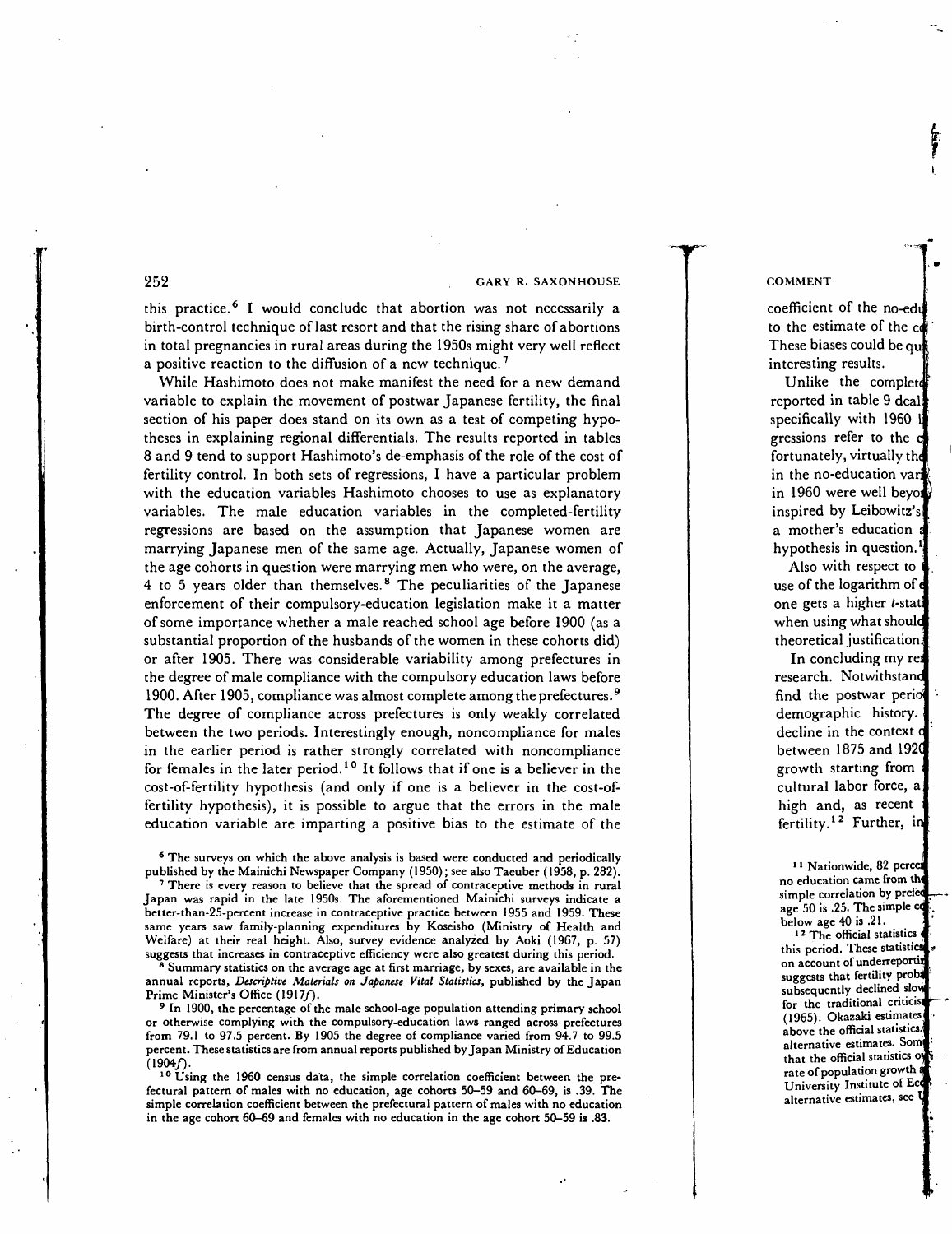coefficient of the no-education variable for females and a negative bias to the estimate of the coefficient of the no-education variable for males. These biases could be quite substantial and might account for Hashimoto's interesting results.

Unlike the completed-fertility regressions, Hashimoto's regressions reported in table 9 deal entirely with postwar reproductive activities and specifically with 1960 live births. The education variables in these regressions refer to the entire (over age 15) prefectural population. Unfortunately, virtually the entire interprefectural variation in the proportion in the no-education variables relates to the experience of age cohorts that in 1960 were well beyond their reproductive years! I do not doubt that, inspired by Leibowitz's paper in this volume, work can be done on how a mother's education affects a daughter's fertility, but this is not the hypothesis in question.<sup>11</sup>

Also with respect to these same regressions, I am a bit puzzled by the use of the logarithm of earnings rather than arithmetic earnings. I suspect one gets a higher t-statistic on female wages when this form is used, but when using what should be thought of as grouped data, I am unsure of the theoretical justification.

In concluding my remarks, I would like to offer a suggestion for future research. Notwithstanding Hashimoto's very useful analysis, I do not find the postwar period to be the most interesting stretch of Japanese demographic history. While there are many instances of fertility decline in the context of rapid economic growth, the experience of Japan between 1875 and 1920 appears to be unique. There was rapid economic growth starting from a relatively high income base, a declining agricultural labor force, a revolution in female education coexisting with a high and, as recent research indicates, very likely a rising level of fertility.<sup>12</sup> Further, in view of the Japanese experience after 1920, I 253<br>
coofficient of the no-education variable for females and a negative bias<br>
to the estimate of the coefficient of the no-education variable for males.<br>
These biases could be quite substantial and might account for Hash

 $\cdot$ 

<sup>&</sup>lt;sup>11</sup> Nationwide, 82 percent of men with no education and 96 percent of women with no education came from the age groups 50 and older and 40 and older, respectively. The simple correlation by prefecture for never-educated men above age 50 and younger than age 50 is .25. The simple correlation by prefecture for never-educated women above and below age 40 is .21.

<sup>&</sup>lt;sup>12</sup> The official statistics collected for Japan suggest rising fertility throughout most of this period. These statistics have been traditionaUy treated with considerable skepticism on account of underreporting in the earliest periods. Taeuber, in analyzing these statistics, suggests that fertility probably rose substantially during the first part of this period and subsequently declined slowly (see Taeuber [1958, pp. 52—541). Estimates which allow for the traditional criticisms of the official statistics have been prepared by Okazaki (1965). Okazaki estimates that the Japanese population in 1875 was almost 2 million above the official statistics. More recently, Akasaka Keiko has provided another series of alternative estimates. Somewhat surprisingly, in view of the earlier criticisms, she finds that the official statistics overestimate population by 600,000 in 1875 and understate the rate of population growth at least through 1910. For Akasaka's estimates, see Hitotsubashi University Institute of Economic Research (1968). For an informative discussion of the alternative estimates, see Umemura (1969).